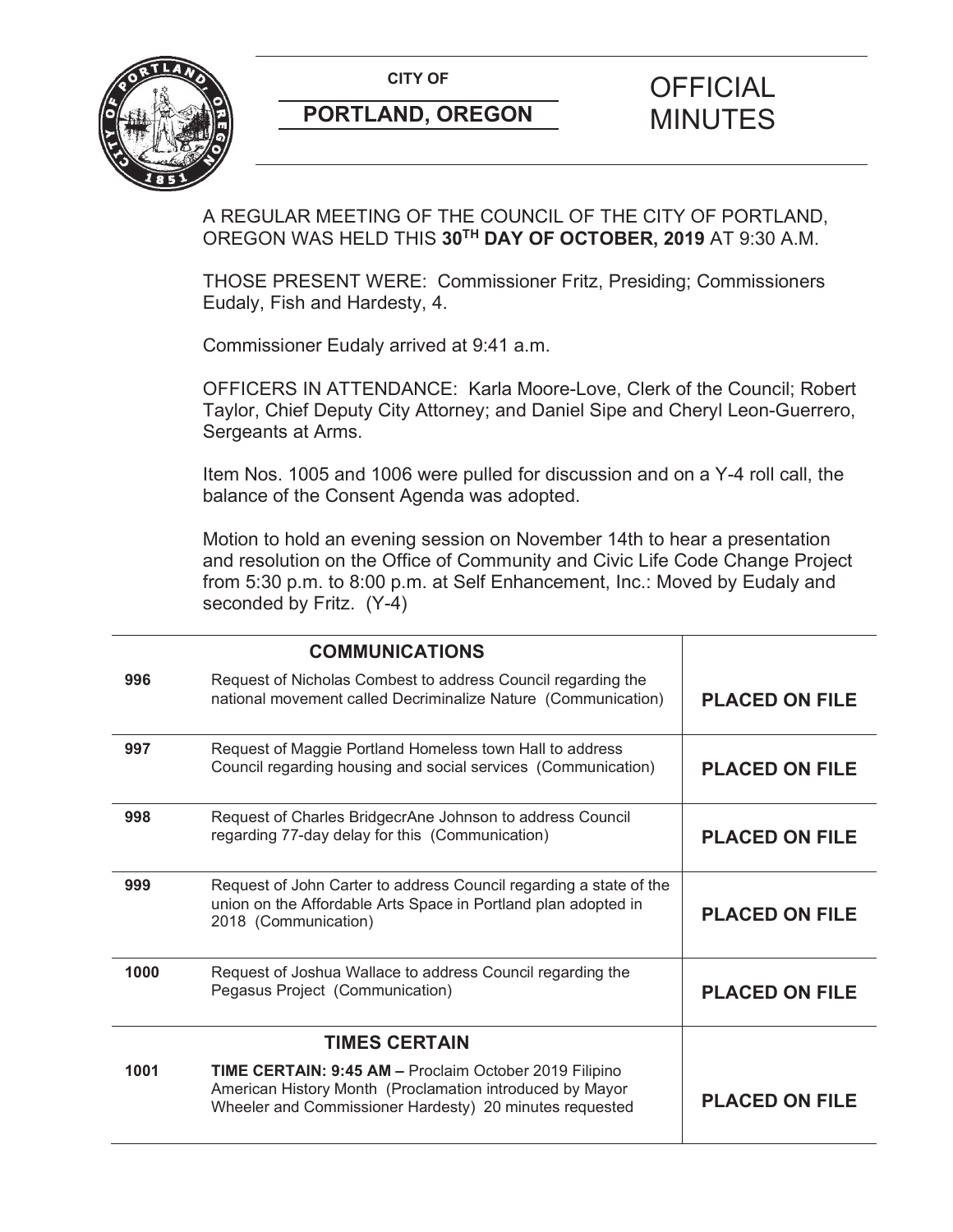|                                     | October 30, 2019                                                                                                                                                                                                                                                                                                                          |                       |
|-------------------------------------|-------------------------------------------------------------------------------------------------------------------------------------------------------------------------------------------------------------------------------------------------------------------------------------------------------------------------------------------|-----------------------|
| 1002                                | <b>TIME CERTAIN: 10:05 AM - Proclaim the Citywide Charitable</b><br>Campaign open until November 30, 2019 (Proclamation<br>introduced by Mayor Wheeler and Commissioner Fritz) 10 minutes<br>requested                                                                                                                                    | <b>PLACED ON FILE</b> |
| 1003                                | <b>TIME CERTAIN: 10:15 AM - Accept the Year Four Report on the</b><br>\$68 million Parks 2014 General Obligation Bond (Previous<br>Agenda 993; Report introduced by Commissioner Fish) 20<br>minutes requested<br>Motion to accept the report: Moved by Hardesty and seconded<br>by Eudaly.                                               | <b>ACCEPTED</b>       |
|                                     | $(Y-4)$                                                                                                                                                                                                                                                                                                                                   |                       |
|                                     | <b>CONSENT AGENDA – NO DISCUSSION</b>                                                                                                                                                                                                                                                                                                     |                       |
|                                     | <b>Commissioner Chloe Eudaly</b>                                                                                                                                                                                                                                                                                                          |                       |
|                                     | <b>Bureau of Transportation</b>                                                                                                                                                                                                                                                                                                           |                       |
| *1004                               | Accept a grant in the amount of \$2.2 million from Metro and<br>authorize an Intergovernmental Agreement for the NE 72nd<br>Avenue Killingsworth to Sandy project for design and construction<br>of bicycle and pedestrian facilities (Ordinance)<br>$(Y-4)$                                                                              | 189748                |
| *1005                               | Amend a contract with Schweers Technologies, Inc. to include pre-<br>allocated funds of \$450,000 for handheld parking enforcement<br>device replacement and infrastructure modernization (Ordinance;<br>amend Contract No. 30004006)<br>$(Y-4)$                                                                                          | 189751                |
| <b>Commissioner Jo Ann Hardesty</b> |                                                                                                                                                                                                                                                                                                                                           |                       |
|                                     | <b>Portland Bureau of Emergency Management</b>                                                                                                                                                                                                                                                                                            |                       |
| *1006                               | Accept the FY 2019 Department of Homeland Security Urban<br>Areas Security Initiative grant in the amount of \$3,118,080 from the<br>Oregon Department of Emergency Management to enhance<br>emergency preparedness through planning, training and equipping<br>of emergency responders in the Portland Urban Area (Ordinance)<br>$(Y-4)$ | 189752                |
|                                     | <b>REGULAR AGENDA</b>                                                                                                                                                                                                                                                                                                                     |                       |
|                                     |                                                                                                                                                                                                                                                                                                                                           |                       |
|                                     | <b>Commissioner Amanda Fritz</b>                                                                                                                                                                                                                                                                                                          |                       |
|                                     |                                                                                                                                                                                                                                                                                                                                           |                       |
|                                     | <b>Water Bureau</b>                                                                                                                                                                                                                                                                                                                       |                       |
| 1007                                | Authorize the acquisition of 1.87 acres of real property at 35319<br>SE Carpenter Ln in the amount of \$800,000 to be used for the Bull<br>Run Filtration Project (Second Reading Agenda 989)<br>$(Y-4)$                                                                                                                                  | 189749                |
|                                     | <b>Commissioner Nick Fish</b>                                                                                                                                                                                                                                                                                                             |                       |
|                                     | <b>Bureau of Environmental Services</b>                                                                                                                                                                                                                                                                                                   |                       |
|                                     | 500                                                                                                                                                                                                                                                                                                                                       |                       |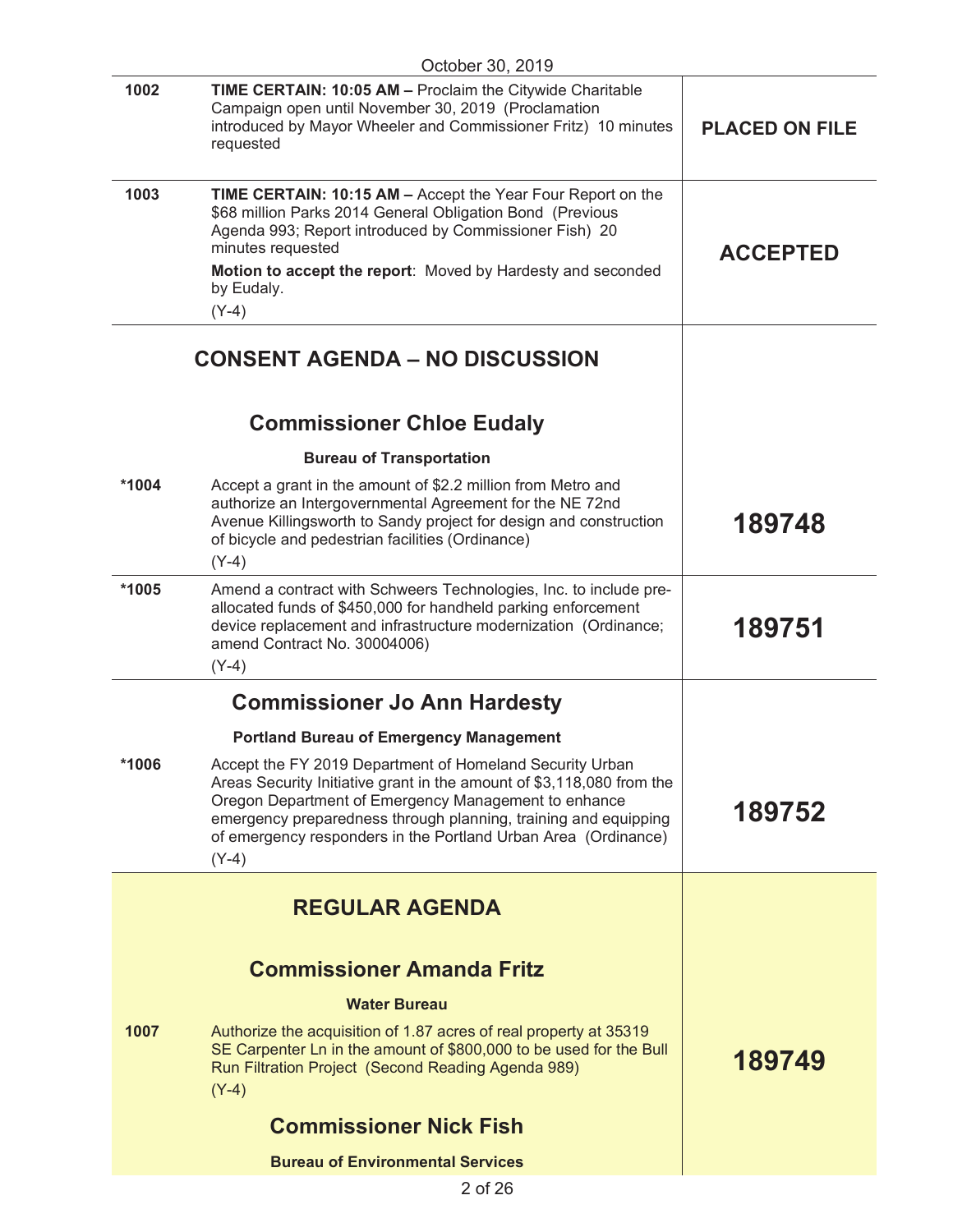|      | October 30, 2019                                                                                                                                                                                                                               |        |
|------|------------------------------------------------------------------------------------------------------------------------------------------------------------------------------------------------------------------------------------------------|--------|
| 1008 | Amend Public Improvements Code to make requesting and<br>participating in Bureau of Environmental Services administrative<br>reviews more customer-friendly (Second Reading Agenda 991;<br>amend Code Chapters 17.32 through 17.39)<br>$(Y-4)$ | 189750 |
|      | At 11:09 a.m., Council adjourned.                                                                                                                                                                                                              |        |

#### **DUE TO LACK OF AGENDA THERE WERE NO 2:00 PM MEETINGS WEDNESDAY OR THURSDAY, OCTOBER 30-31, 2019**

## **MARY HULL CABALLERO**

Auditor of the City of Portland

Karla Moore-Love Date: 2020.04.27 Digitally signed by Karla Moore-Love 14:21:47 -07'00'

By Karla Moore-Love Clerk of the Council

For a discussion of agenda items, please consult the following Closed Caption File.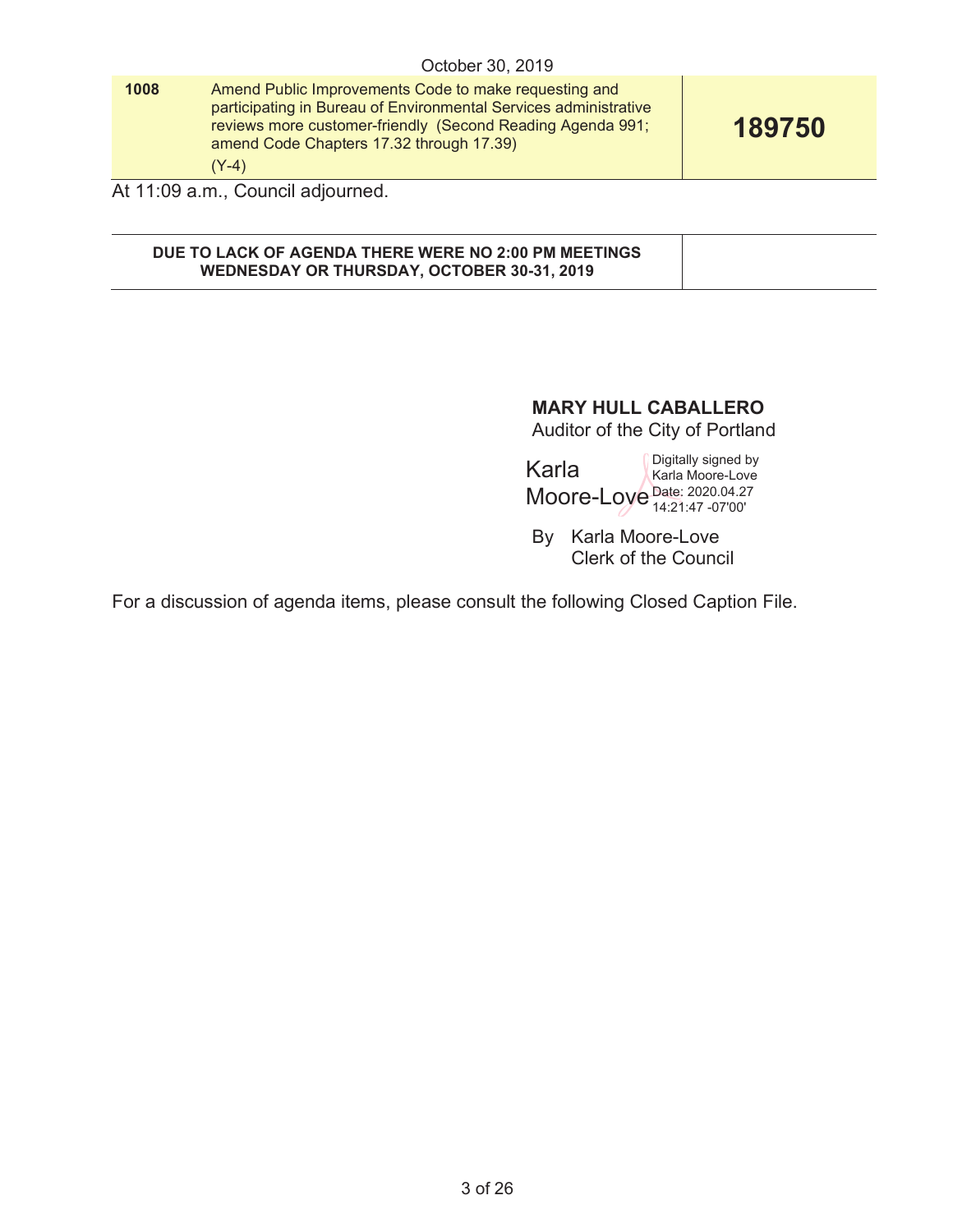#### **This file was produced through the closed captioning process for the televised City Council broadcast and should not be considered a verbatim transcript. Key:** \*\*\*\*\* **means unidentified speaker.**

## **October 30, 2019 9:30 AM**

**Fritz:** Today is the october 30 session of the Portland city council. Please call the roll. [roll taken] mayor wheeler is on his way back from japan where he's been representing us with a sister city, and commissioner eudaly is delayed and will be here shortly. Could you please read the rules of decorum.

**Robert Taylor, Chief Deputy City Attorney:** Welcome to the Portland city council. The city council represents all Portlanders and meets to do the city's business. The presiding officer preserves order and decorum during the city council meetings so everyone can feel welcome, comfortable, respected and safe. To participate in the council meetings you may sign up in advance with the council clerk's office for communications to briefly speak about any subject. You may also sign up for public testimony on resolutions or the first readings of ordinances. Your testimony should address the matter being considered at the time. If it does not you may be ruled out of order. When testifying, please state your name for the record. Your address is not necessary. Please disclose if you are a lobbyist. If you are representing an organization, please identify it. The presiding officer determines the length of testimony. Individuals generally have three minutes to testify unless otherwise stated. When you have 30 seconds left, a yellow light goes on, when your time is up, a red light goes on. If you are in the audience, and would like to show your support for something said, please feel free to do a thumbs up. If you want to express that you do not support something, please feel free to do a thumb's down. Please remain seated in council chambers unless entering or exiting. If you are filming the proceedings, please do not use bright lights or disrupt the meeting. Disruptive conduct such as shouting or interrupting testimony or council deliberations will not be allowed. If there are disruptions, a warning will be given that further disruption may result in the person being ejected for the remainder of the meeting. After being ejected, a person who fails to leave the meeting is subject to arrest for trespass. Thank you for helping your fellow Portlanders feel welcome, comfortable, respected and safe.

**Fritz:** Thank you, and Karla, please read the first item.

## **Item 996**

**Fritz:** Good morning.

**Nicholas Combest:** Good morning.

**Fritz:** Please state your name for the record. We don't need your address, and then you have three minutes.

**Combest:** Yes, my name is nicholas combest.

**Fritz:** Welcome.

**Combest:** Good morning, everyone.

**Hardesty:** Good morning.

**Combest:** My name is nicholas combest. I am here today representing decriminalize nature Portland and our 9,000 plus supporters. I was an iv addict for ten years and was in and out of jails, rehabs and mental institutions. This medicine path has been instrumental to my healing and inspires me to help others heal themselves. Right now in Oregon, we are facing a mental health crisis. We have the fourth highest addiction rate nation-wide. The for profit medical system has failed us. Low income and marginalized communities are disproportionately denied access to care, and now in Multnomah county we are facing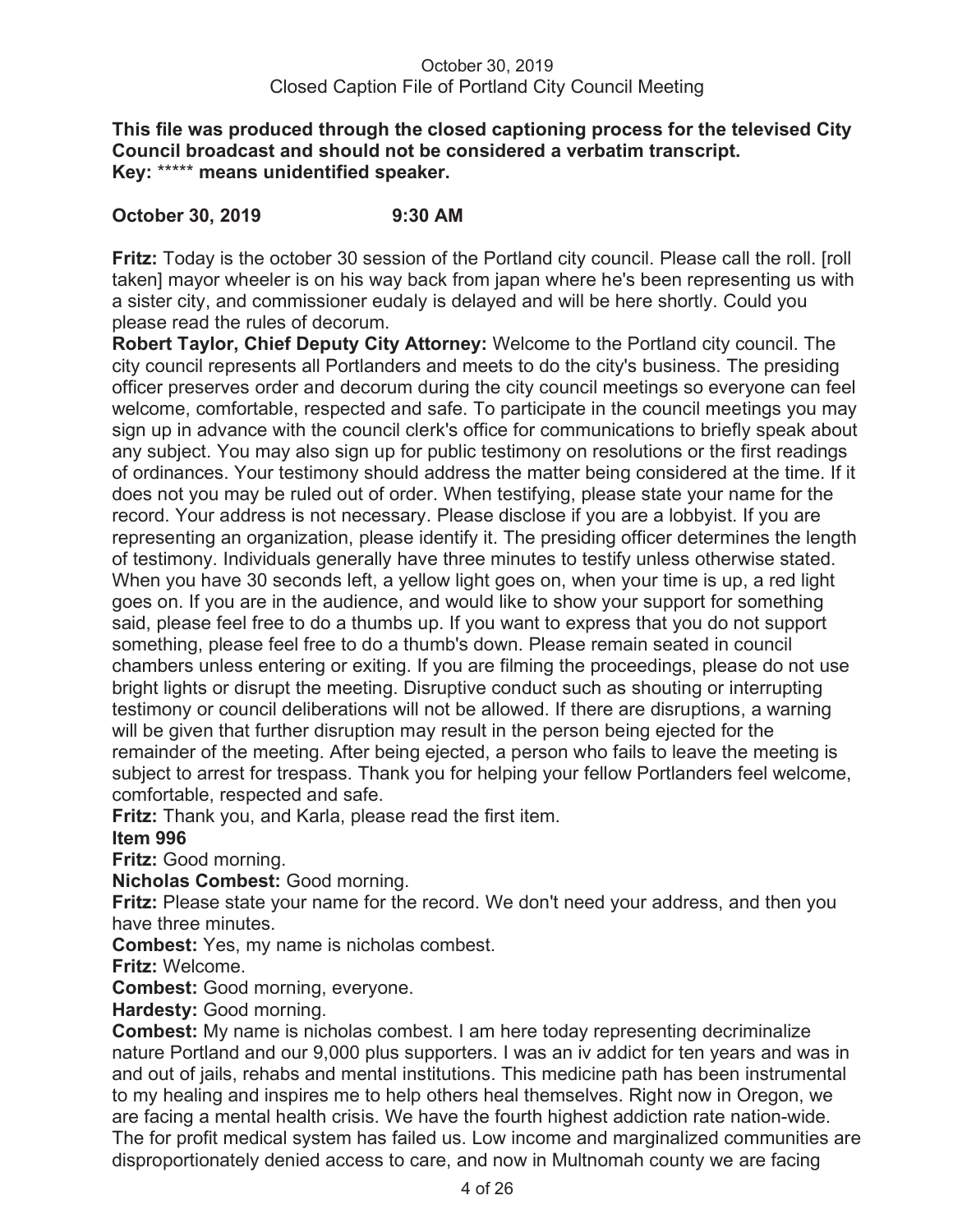budget cuts to our alternatives to incarceration programs. The symptoms of this capitalistic paradigm and the global effects of imperialism cannot be ignored. In our opinion and in the opinion of many traditional healers we have become disconnected from our roots. We have severed our connection to spirit. It does not have to be this way. Nature has provided solutions to our psycho spiritual ills. Certain plants and fungi serve as tools to explore consciousness and develop a deeper wisdom. In fact, several psilocybin mushrooms are native to the Portland area, and when used in safe spaces with proper intent, the experiences are therapeutic. We have 20 years of research into the therapeutic effects psilocybin in treating conditions such as addiction, depression, ptsd, cluster headaches and more. Trials have been run at top universities such as johns hopkins, nyu, imperial college of london and yale. Another plant medicine, iboga, has shown success in treating opioid addiction. For the last year, our team has been canvassing the streets of our city talking about the decriminalization of mushrooms and plant medicines. We have raised \$110,000 from over 9,000 individuals and held six donation-based educational events. Portland psychedelic society is one of the largest psychedelic societies in the world. We have the means of donation based education and integration at no cost to the city and we have broad public support. In the past year, we have seen denver decriminalize mushrooms and we have seen decriminalized nature oakland pass a resolution through city council with a unanimous vote. Most recently, the city of chicago passed the same resolution with a 50 to zero vote. Here in Portland we have spoke with our city and county commissioner offices. We have also filed a charter amendment intended for the Portland november 2020 ballot. We are seeking your endorsements and are looking forward to furthering the conversation with you all. These medicines also have a lot of cultural significance from around the world. If we look back enough in any of our bloodlines, our ancestors were using these things. They can help reconnect us and you know, for those that were hunted and killed for these practices, and for those that are still sitting in jails, I would like a moment of silence.

**Fritz:** Thank you, that was very interesting.

Hardesty: That was perfect, yes.

Combest: All right.

Hardesty: Your timing was good.

Fritz: Thank you very much.

Hardesty: Have a good day. [applause]

Fritz: Can we have a thumbs up, thumbs down, please. Could you please read the next item.

## **Item 997**

**Hardesty:** Remember, thumbs up, thumbs down.

**Fritz:** Good morning, and welcome.

**Maggie:** Hi. I am hoping you'll find your way to a little -- a few extra seconds today. Okay. So --

**Fritz:** Could you state your name for the record.

**Maggie:** Portland -- Maggie, Portland homeless town hall. So, the contractors, the housing contractors advertise online to the general population, and what that does is it makes this home forward flyer that goes to shelters and people who, who are aging, disabled, who are marginalized by gender or race. It turns this flyer into fraud because the contractors are allowed through a federal loophole to have their own -- decide who goes into their housing, and the -- it turns out that the housing specialists are not going around trying to find out who's got an open spot to get their clients into contractor housing, that, and it turns out that according to the government accountability office and according to this area, specifically to this area, not just the nation, they are off their targets by 67-90% in terms of the subsidized housing, increasing the equity and their numbers and getting disabled, aging, lgbtq, and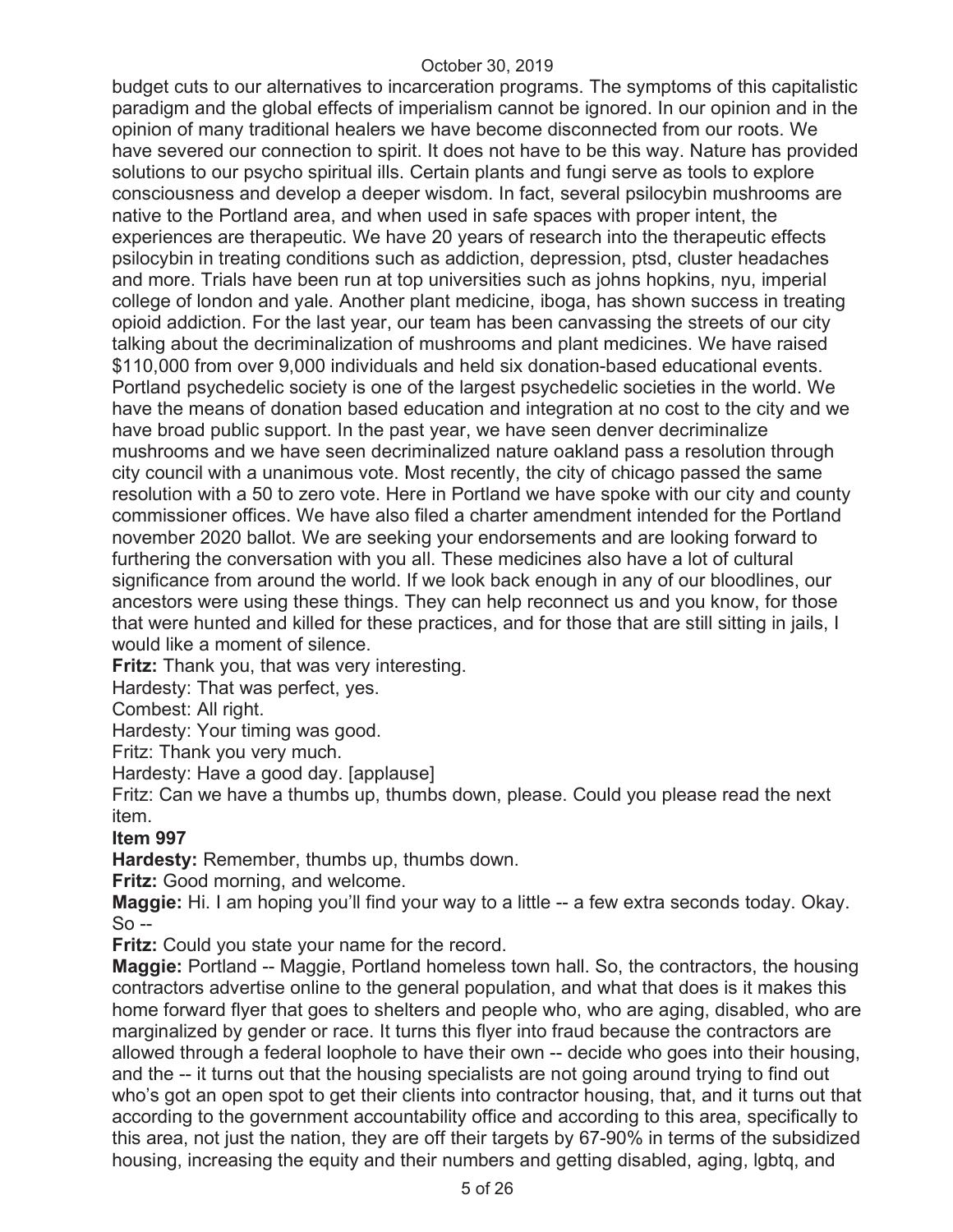race and immigrant minorities, increasing the equity into this subsidized housing. So, ted, you know, I think this is charlotte-ism right here because it takes all of us, he takes, his campaign manager takes us down to the downtown association. They're not taking us out to the shelters and saying, hey you homeless people, come and tell us how it is. No, they have ted go up and give a ten-minute opening address, and then they have a preselected homeless person, formerly homeless person who is going to say how wonderful all of the contractors are who are going to present that day.

**Hardesty:** Who is the, who are you talking about? Excuse me, madam president -- **Fritz:** Could we just let her finish and then we can ask questions. Thank you. **Maggie:** Somebody has a question?

**Fritz:** No, I'd like, I'd like you to finish and then we will take the questions.

**Maggie:** Okay. So what happens is in shelter housing, you have mrsa. You have other infectious diseases. You have got tb. You've got pneumonia. You've got scabies, hepatitis, meningitis, bedbugs, lice and fleas, and in the case of safe, no access to laundry or entire bathrooms with disabled access, shutdown, and the staff have come in with no infectious disease training or cpr training, and sometimes there actually homeless people who have been living in their cars or former heroin addicts or former alcoholics or, you know, who, who are being hired as staff members for disabled people, so that leaves a lot of people going out to sleep on the streets because in the shelters there is rampant theft, there is bullying on the part of staff from residents, and what happened to a guy last night was there is --

**Fritz:** Maggie, your time is up.

**Maggie:** An epidemic of people stealing stuff while they're sleeping even though the ninth circuit says it's okay to sleep there. And I think that the neighborhood associations have organized an outlaw vigilante thing –

**Fritz:** Thank you, Maggie. Commissioner Hardesty has a question for you.

**Maggie:** Allowed by you guys

**Fritz:** Maggie, you need to stop question now, please, and let's let Commissioner – **Maggie:** Because of your application online –

**Fritz:** Maggie, you need to let commissioner hardesty ask her question –

**Hardesty:** If you want to continue to talk –

**Fritz:** Or you will be out of order.

**Maggie:** Uh --

**Hardesty:** I have a question, maggie. So, I have a question. You've been all over the board. My question is very specific to the allegations about a particular housing operation that I believe you said is run by home forward?

**Maggie:** Mm, hmm.

**Hardesty:** Could you go back and succinctly tell me what the issues is in this home forward property?

**Maggie:** Okay, so, where's my thing there, so, um, these contractors advertise online to the general population that they have housing --

**Hardesty:** Who is the contractor that you are referring to.

**Maggie:** These are a list of 15 contractors –

**Hardesty:** Okay.

**Maggie:** With 18 wait lists.

**Hardesty:** And they advertise online for what?

**Maggie:** These contractors will advertise online while also these shelter contractors and housing specialists who are paid by the government and work for the shelters also have their shelter participants apply through this program, but this is an empty exercise because these contractors can cherry pick out who they don't want, which would be medically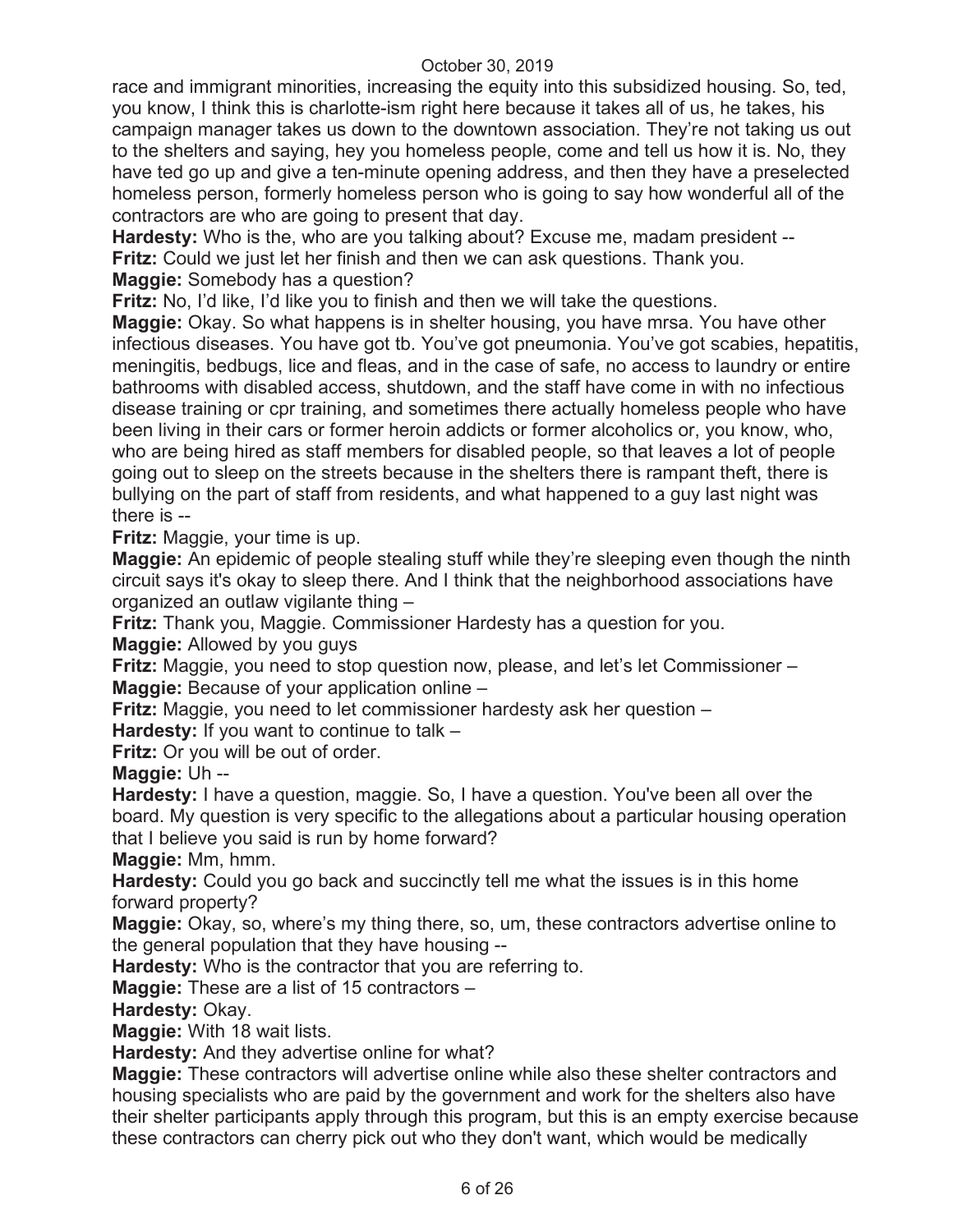fragile, disabled people, formerly incarcerated, non-violent people. Migrants, dis – ah, race, gender, uh, lgbtq --

**Hardesty:** Maggie, you say this a lot, right?

**Maggie:** Mm, hmm.

**Hardesty:** That there are these people out there that are not doing the work that they are contracted to do.

**Maggie:** Right.

**Hardesty:** And so my question is have you talked to home forward? Have you gone to their oversight committee?

**Maggie:** Well, I –

**Hardesty:** Have you – right. Because that's where -- right, the contract comes from, have you spoken to them? Have you written them?

**Maggie:** Yeah, when I first started going to the county board meetings where deborah kafoury is, and i've been to some joint office of homelessness meetings --

**Hardesty:** That's the county, and I am actually referring to the --

**Maggie:** The home forward.

**Hardesty:** Home forward,

**Maggie:** And they have been at some of the meetings of the county board meetings. **Hardesty:** The answer is no, you haven't actually gone directly to the people that you believe are abusing their services?

**Maggie:** Um, well, I would like the representatives to go to them because I feel that I have no power except to like go and report to federal hs, which I've done, and they've actually, pulled advertising off line. They actually have done it before where they've gone in and they have pulled advertising off line, you know, where they have said, you know, we have housing available, and targeted towards the --

**Hardesty:** Okay, Maggie, I'm going to stop you because I don't think that we're going to resolve your issues that you have today around all of the stuff that you presented to us. But that one piece, if you would be kind enough to leave that piece of paper at my office – **Maggie:** Okay –

**Hardesty:** I will have angelita follow up and find out if there is something to all of the stuff that you've presented to us today.

**Maggie:** All right, because the, uh --

**Hardesty:** Just that one piece, that one piece --

**Maggie:** Okay, the housing specialists are telling me --

**Fritz:** That's all the time we have, now.

**Hardesty:** Yeah, your time is up and I thank you very much because I know that this is near and dear to your heart so this is not intended to be disrespectful to you. But we also have time certain items that we must get to today, and I just want to -- no. Your time is up. You have used well more than your three minutes. But just know that I greatly appreciate the passion that you bring to this topic because quite frankly, it is freezing cold out there right now, and my heart breaks for all the people who are sleeping on our streets, so know that we care about this.

**Maggie:** [inaudible]

**Hardesty:** We care about this but we can't do this today. Thank you. I will follow-up, leave that document at my desk and we will follow-up. Thank you, madam president.

**Fritz:** Thank you, commissioner hardesty. Next item, please, Karla.

**Item 998** 

**Fritz:** Maggie, you need to leave the dioce, please. Good morning.

**Charles Bridgecrane Johnson:** Good morning, commissioners. As you're well aware, for the record, my name is charles bridgecrane johnson. It's about the third birthday of the bridgecrane. I think only commissioner Fritz and commissioner Fish were here three years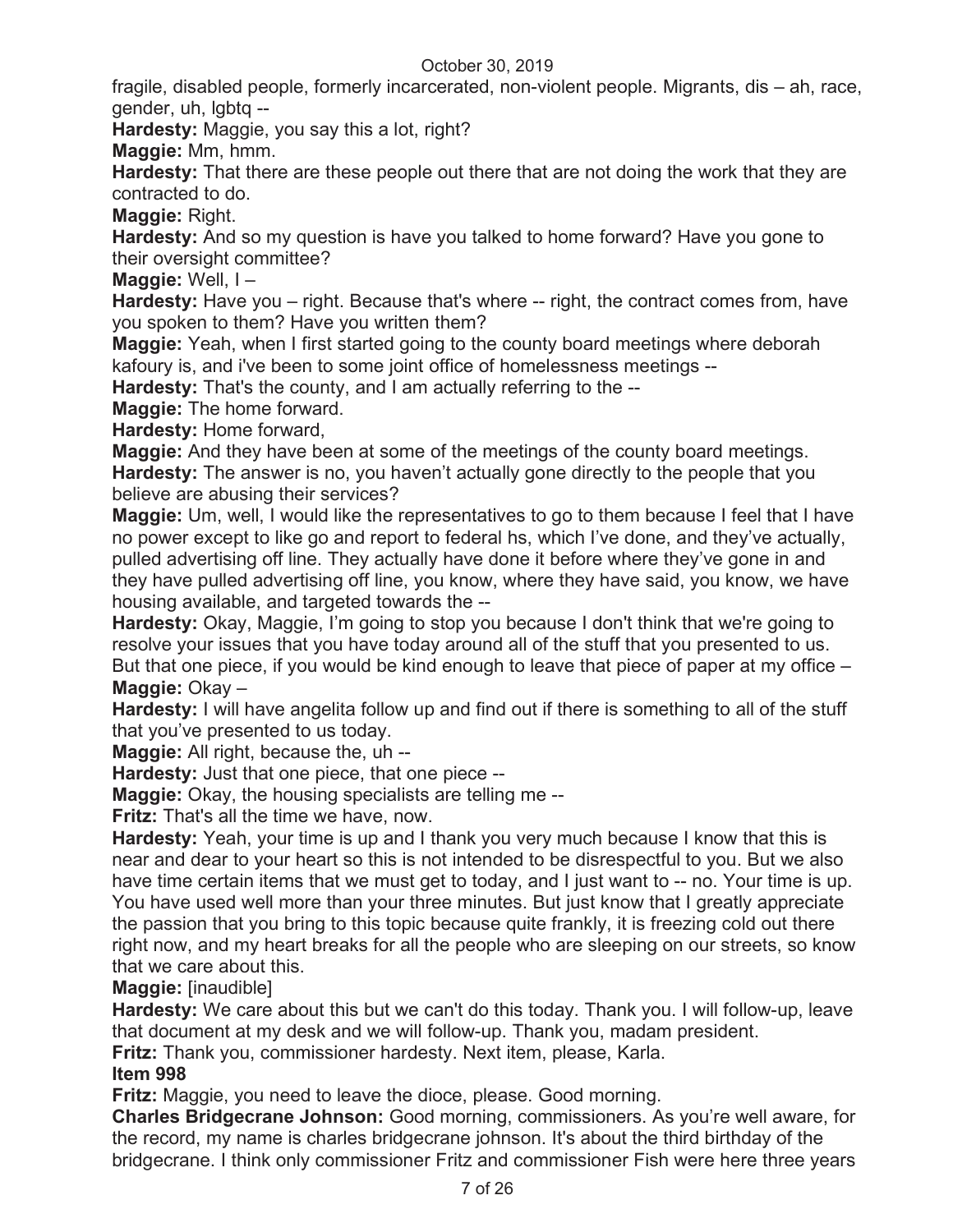ago when dan handelman and teresa rayford led the introduction of the bridgecrane because as we learned last week, somebody had incurred \$10,000 worth of damages being shoved out the back door about the police contract. So, happy birthday bridgecrane three years since that closed session when we had to testify about the bridgecrane with commissioner novick. As you can see on the agenda items, first of all, I should definitely thank not just the national but especially the local movement called "decriminalized nature" and nicholas combest for his testimony. I actually thought that there was going to be a huge potential for a bridge building. One of the things that maggie didn't mention is grants that are out there to protect pollinating nature areas and to assure survival for bees, bats, birds that do the essential work of pollination, so I have a feeling we'll be hearing more about that in the future, and maybe there is room for some partnership there. As we look at the great dearth, the deficit we have in services to help people recover from either homelessness and/or addiction. We know that those areas, even though we managed to find \$200 million to rehab the Portland building next door, probably most Portlanders surveyed would say that we need to put more money into addiction recovery and emergency shelter transitional shelter, those areas. For those of you who flipped through your little booklet up there, you had to read, and I didn't even, was distracted, as Karla said, I am here regarding the 77-day delay for this communication. Unfortunately, the reason for that is because this body, with the absent mayor who used to serve across the river as the, I think the chair of the county commission, knows that best practices are more often implemented by the county commission than by the city council. To speak to you today, I had to go down to the bulletproof ballistic glass that wasn't quite there 77 days ago, and fill out this form around 77 days ago, and wait and wait until today. Even though I am not thrilled with the way that deborah kafoury has disposed of the 69 billion, \$69 million wapato building, she and her co-commissioners at least accept testimony from every person that fills out a form the same day. I don't know how far back, now that Commissioner saltzman is gone, I don't know how far back the legacy of Commissioner Fish or Commissioner Fritz go, but the reason you don't have the best practice for democracy is because you all were terrorized by paul adolph phillips now legally named "injured and pissed off" so I encourage you to step up to the plate with your values and improve the public communication sign-up policy. Thank you very much. **Fritz:** Thank you.

**Maggie:** [applauses] We all agree.

**Fritz:** Next item, please?

#### **Item 999**

**Fritz:** Good morning. Please state your name for the record and you have three minutes. **John Carter:** Good morning, John carter. Thank you for having me today, council. So we are nearing the two-year anniversary of the unanimous vote for the preservation expanding affordable art space plan of 2018. Art and expression make our city vibrant and worth living, and we have not much to show for this ambition plan.

**Fish:** Sir, could you move back a little? That way we can hear you --

**Carter:** Oh, yeah, absolutely. More and more creative space has been shuttered since with little action taken. The city is a blank canvas. Who gets to paint it, who gets to shape it and what story will it tell? I believe we need to create more opportunities for people to engage in public life in a world increasingly drifting towards the private. We need more space for community to congregate and connect, more space for people of all ages and backgrounds to exchange ideas. Everyone has an inner creator. I believe this with all my heart, and we can help unlock this through fostering positive space. There is a vast cornucopia of potential creative output in the city, but it seems only those with the significant and capital resources get the Keys. Who gets to occupy the land and who gets to determine what gets built on that land. The tightening noose of rising cost of living,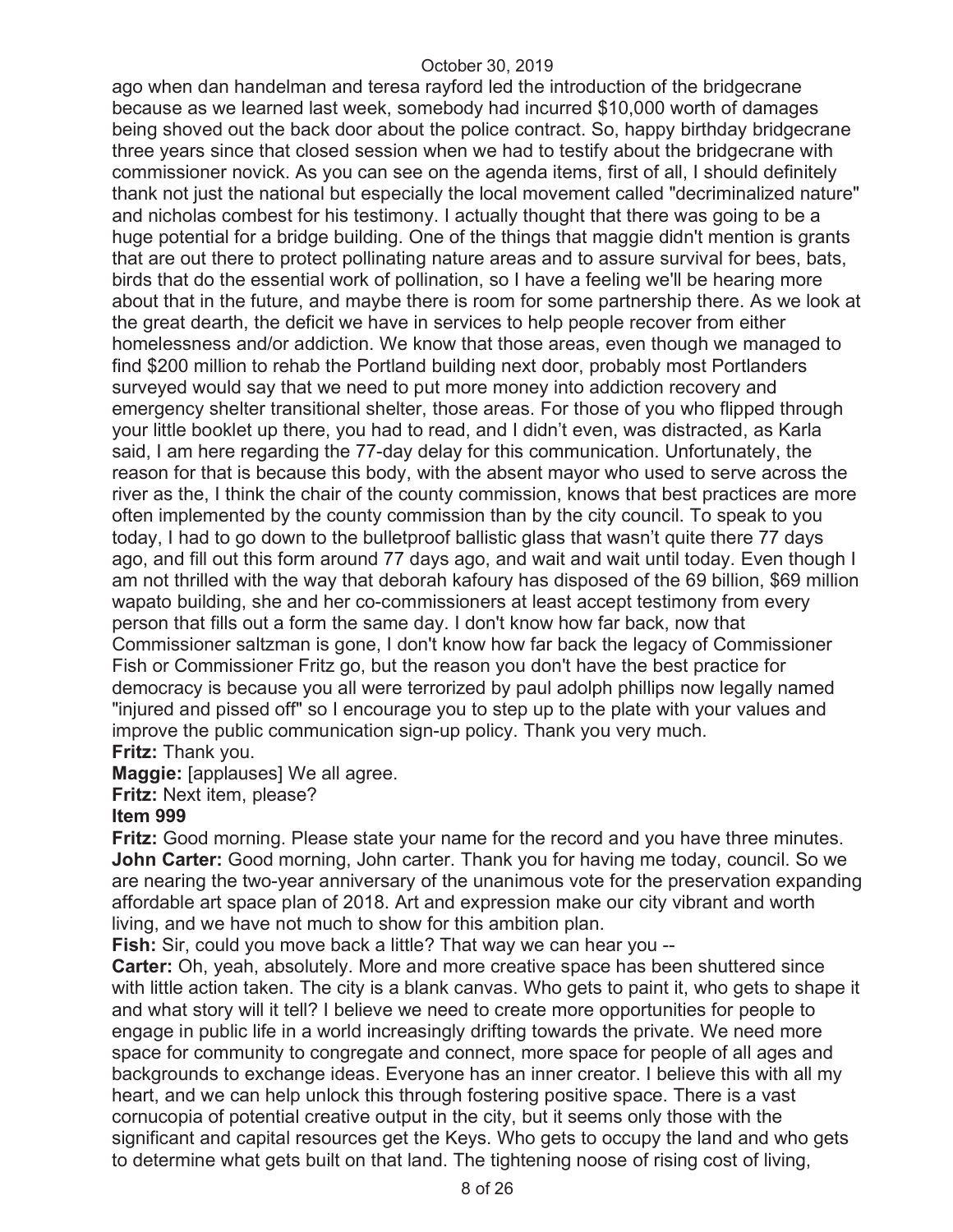coupled with the need to work more hours for less pay has led to a crisis of not only space but time. How does art survive without time, space, and stable community that establishes common thread? Large scale development has cost associationed that cannot accommodate affordable space without subsidy. I think we need to explore financial incentives for retrofitting and adapting existing space, this is cheaper and more environmentally sound, and financial incentives for tiny commercial space along with tiny homes and less square foot and cost, and space for creativity with nature encouraging development of green space and perma-culture, particularly for right to return as affordable housing policy. And affordable housing and affordable commercial space go hand in hand. Market rate commercial space is high, and the terms often leave a tenant with little to no rights whatsoever. Think of triple net lease terms. I would like to highlight that the art pods mentioned in the plan, which offer a path of low-scale development costs similar to the food carts, are promising path forward towards achieving this outcome. But what's the next step? Let's talk about it. I would love to see a meeting Hosted by the city that is open to the public to discuss the next steps to implement the plan of 24, how this plan is going to look in practice to generate the ideas, vision, and modulate the scope as needed, that represent the values of the community, and just before I wrap up, I wanted to highlight my favorite points of the 24. Creative space certification. It's important to preserve future use as a resource, expanding opportunities for rooftop creative spaces, and exploring options to incentivize creative space landlords, refine requirements for a new live work spaces, and establish a creative space definition within the mixed use commercial zone, incorporate creative spaces into the commercial spaces of affordable housing developments, art pods, and investments and retrofits. Two seconds left, I want to work with you. Let's make this happen.

**Fish:** Mr. Carter.

**Fritz:** Commissioner Fish.

**Fish:** First of all, thank you very much for coming this morning. Would you mind emailing each of us your testimony?

**Carter:** Absolutely.

**Fish:** I love your idea of a follow-up meeting to discuss next steps. We can also share the information about things that have been -- have actually happened. One of the things that I am very pleased with, for example, is we now have a concierge service at the bureau of development services services to help arts organizations navigate the bureaucracy, and that's a big step forward. We are working with milagro theater to make sure that they stay in our community and maybe bring some affordable art space. Musicians loading zones, which is a relatively small item but one that musicians cared about, and thanks to commissioner eudaly and pbot and others, we now have those, so we are slowly but surely implementing a number of these ideas. I have made notes on all the things you highlighted as things you want to see, and again, if you will send me your testimony and contact information, we will take up on the idea of setting up a meeting.

**Carter:** That would be wonderful. Thank you for your time, Commissioners.

**Fish:** Thank you very much.

**Fritz:** Commissioner hardesty.

**Hardesty:** I also wanted to tell you how much I appreciate you coming in today and sharing that information. I share your concern that artists and other small business owners are being priced out of the city of Portland. I've been working with senator wyden to try to identify some federal resources that we could access to that would help us to be able to create those kind of place-making opportunities, right. I share your concern, and the more expensive it gets to live in the city of Portland, the less likely people will want to be artists because artists don't do it for the money. Thank you very much and appreciate you being here.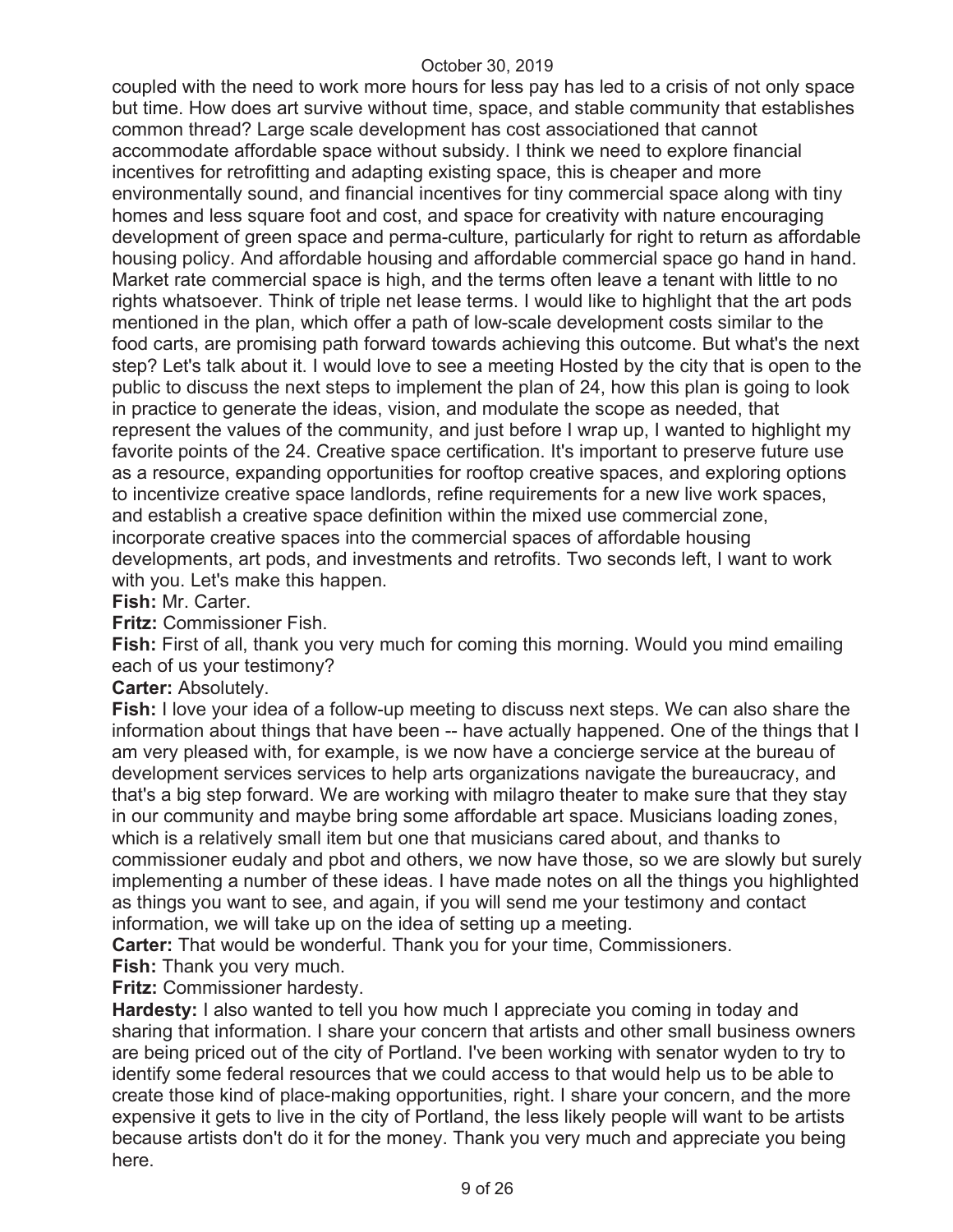**Carter:** Thank you very much. I look forward to working with you in the future on this. **Hardesty:** You and me both. [applause]

**Fritz:** Thank you, before you -- could you just please remember its thumbs up, thumbs down, thank you. And before you call the next item, it's 1,000 and so I want to address what mr. Johnson said as far as why our meetings are done differently from the counties. I just looked up their agendas. Their longest meeting this year was three hours and two minutes. And I think that we would be delighted to have such a short agenda. We have a commission form of government which means many more things come to the council for discussion and for public testimony and so, that's why we can only allow five people, and it's been that way for as long as i've been participating, which is close to 30 years. Please read item 1,000. Congratulations to the person who took it.

## **Item 1000**

**Fritz:** Oh, what a let-down. He's not here. What a missed opportunity. Thank you very much. That concludes our communications. Has anything been pulled for the consent? **Moore-Love:** Yes, we have two items. 1005, and 1006.

**Fritz:** And please read, uh, call the roll for the remaining item on consent.

**Eudaly:** Aye. **Fish:** Aye. **Hardesty:** Aye.

**Fritz:** Aye. Our first time certain. Please read that one.

#### **Item 1001**

**Hardesty:** Thank you very much, madam president. We have a proclamation that has been signed by the mayor. I believe we have some invited guests. Mr. Lim, I'm sure you're one of them. Would our invited guests please come up and talk about the filipino awareness month? Welcome.

**Jaime Lim:** Thank you.

**Hardesty:** What a pleasure to see you here. I've been trying to get you here. This is what it took to get you here, huh? Is the proclamation. It's fabulous to see you, Mr. Lim.

**Lim:** Good morning. Thank you, Commissioner Hardesty, Commissioner Fish,

Commissioner Fritz and Commissioner Eudaly. Thank you for having us here this morning for this proclamation of the Filipino- american history month, which marks the 400 year that filipinos landed in the united states. Anyway, I have people here to speak for our community.

## **Cheryl Nervez, Philippine American Chamber of Commerce of Oregon:** We have four speakers today.

**Hardesty:** All right. If you would please introduce yourself and take it away.

**Nervez:** Good morning, council, and good morning, city of Portland. My name is cheryl nervez. I'm the board chair for the Philippine American Chamber of Commerce. I would like to speak today on behalf of the council of filipino american associations, which Aguman Capampangan northwest usa, filipino american association of the high desert, filipino american association of vancouver, Washington, filipino american association of Portland and vicinity, filipino american friendship club, filipino american national historical society of Oregon chapter, foundation for philippine progress, greater salem filipino american association, lcw – ingan leyte project, Oregon coast filipino american association, Oregon Filipino lawyer's association, Philippine american association of eugene, and Philippine american chamber of commerce of Oregon, and philippine sibu dancers and friends of salem, philippine nurses association of Oregon and Washington, and the willamette valley filipino association. I am a 1.5 generation filipino in america. My father was a u.s. Navy officer, and without the resources of small businesses in the filipino community and the Filipino community coming together, we would not have this opportunity to be able to thrive in the united states, particularly, in Oregon. We have seen filipinos in Oregon in our school institutions as early as 1902, and thriving as business owners as early as -- and laborers as early as 1920. So I wanted to bring that and thank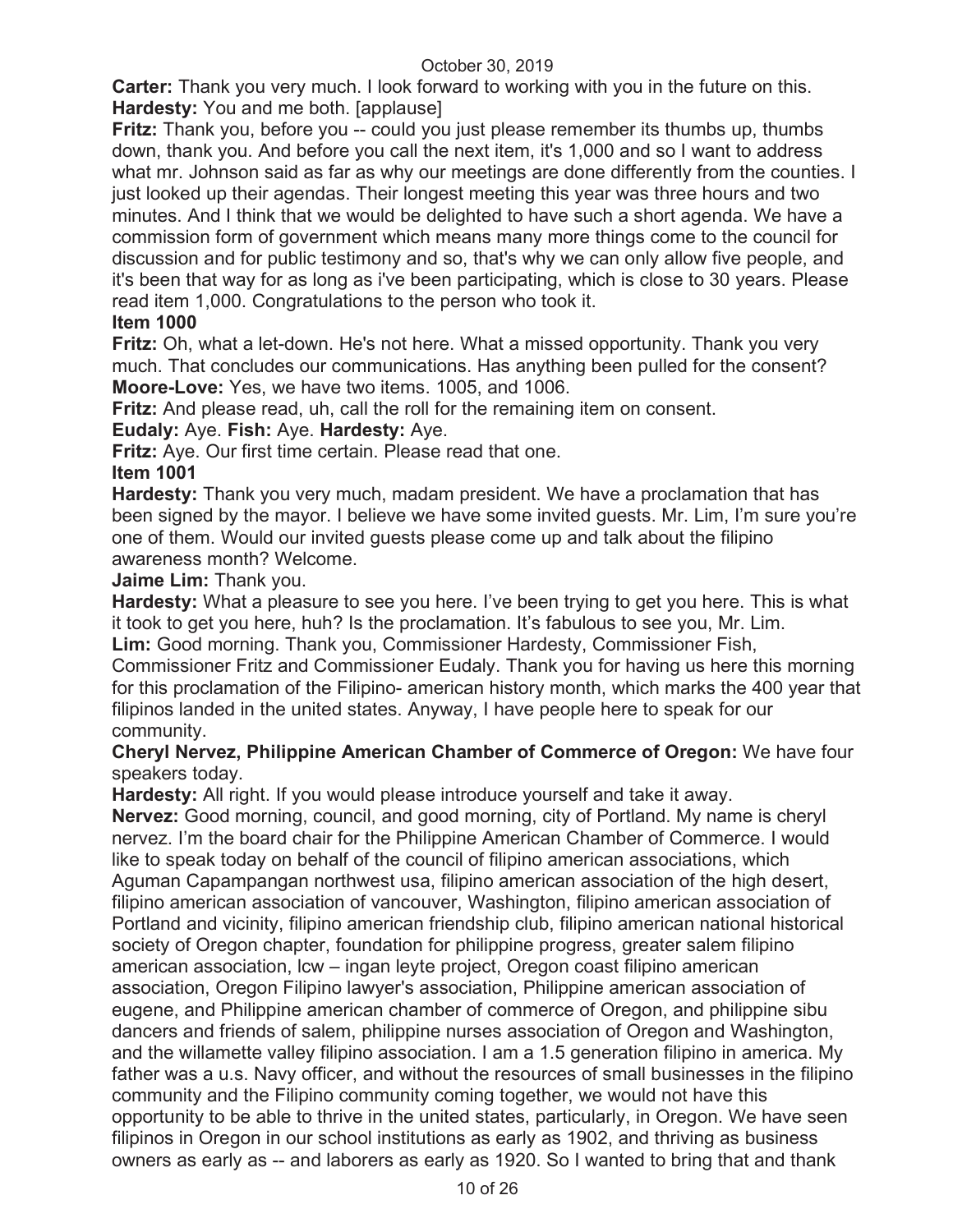you today. We have got three other speakers today, and they can present themselves. Thank you.

**Hardesty:** Thank you.

**Randolf Crescini:** Thank you, cheryl, and thank you for inviting me over, so basically, my name is randolf crescini. I am a realtor for the local Portland metro area. Basically, I play match-maker between homes and potential homeowners. Yes, that's another way of saying that I sell homes but I do more than that. In fact we all do more than that on our title and our positions, right. So as a Portland realtor, I am helping filipinos invest in their community by establishing roots. When that happens it helps the local economy with contribution in taxes and private donations. Another note about myself, I am a board member of the filipino chamber of commerce and a member of the Filipino-american organization, and these two amazing groups have helped me to connect with like minded filipinos who wanted, who want to make a positive impact to the city of Portland through community work, having a strong relationship with each other and in our values of integrity and leaving a legacy for our children. And it is probably very important to everybody in this room, as well. And thank you for having me.

Hardesty: Thank you. Welcome.

**Maria Teresa Dizon:** Good morning. My name is marie, I'm a recent graduate of Portland state university and now an employee at the Multnomah county health department. I came from the island of saipan from the northern mariana islands in the pacific 23 hours away from here in pursuit of the american dream on my own. As I make Portland my second home I began to seek out one thing. Kababayans, which translates to my countrymen, my fellow Filipinos. It was in those moments of doubt and homesickness that these small businesses, these small filipino businesses that while pursuing the american dream themselves, the presence alone was incredibly and immensely symbolic as it was comforting. These businesses were a meeting place and a safe space for people like me that no matter where you came from or what tagalog dialect you spoke, you could sit and break bread together, sharing a piece of home, spanning from miles away. And these businesses served of the evidence that we, as filipinos can remain resilient, innovative and caring for others for hundreds and hundreds of years, spanning from morro bay, california, now here in Portland, Oregon, and all over the world. Thank you.

**Hardesty:** Thank you. Is that --

**Jan Mason:** Good morning, commissioners. Hi, I'm jan mason. I live and work in Portland. I am the president of the filipino-american chamber of commerce of Oregon as well as other civic organizations. We have an affinity with our community, and as you heard, we have a strong history and a rich history. Our history is integral with asia, with the pacific islander communities, so we work closely with them, and they are our allies. We are part of the fabric of the city of Portland and beyond. We are making history -- we celebrate our history, but we are also making history. We do this every day in what we do in our lives. We do it as attorneys, such as the honorable janelle factora wipper, who is oregon's first filipino american judge appointed by governor \*\*\*\*\* in Washington county, and honorable steve powers, the first filipino american appellate judge appoint by governor kate brown, and as well as strong leaders like julia markley at perkins coie. We also are chefs, chef carlo lamagna, who is the owner of Magna in southeast clinton. Chef melvin trinidad, aka chef smiley…smelly, at katu's american afternoon live. And many more restaurants, and as the filipino cuisine becomes -- explodes in our area, in our region. We are business owners. We are small business owners such as cindy nelsen, who owns the tambayan restaurant, and jayme lim who you met earlier of the asian reporter, and matt and shannon duff, what a own the 45th parallel in st. John's, a wine bar. And we are one of the fastest growing populations among the asian community, and we are making ourselves integrated. We are integrating ourselves into the fabric of the community, and through this,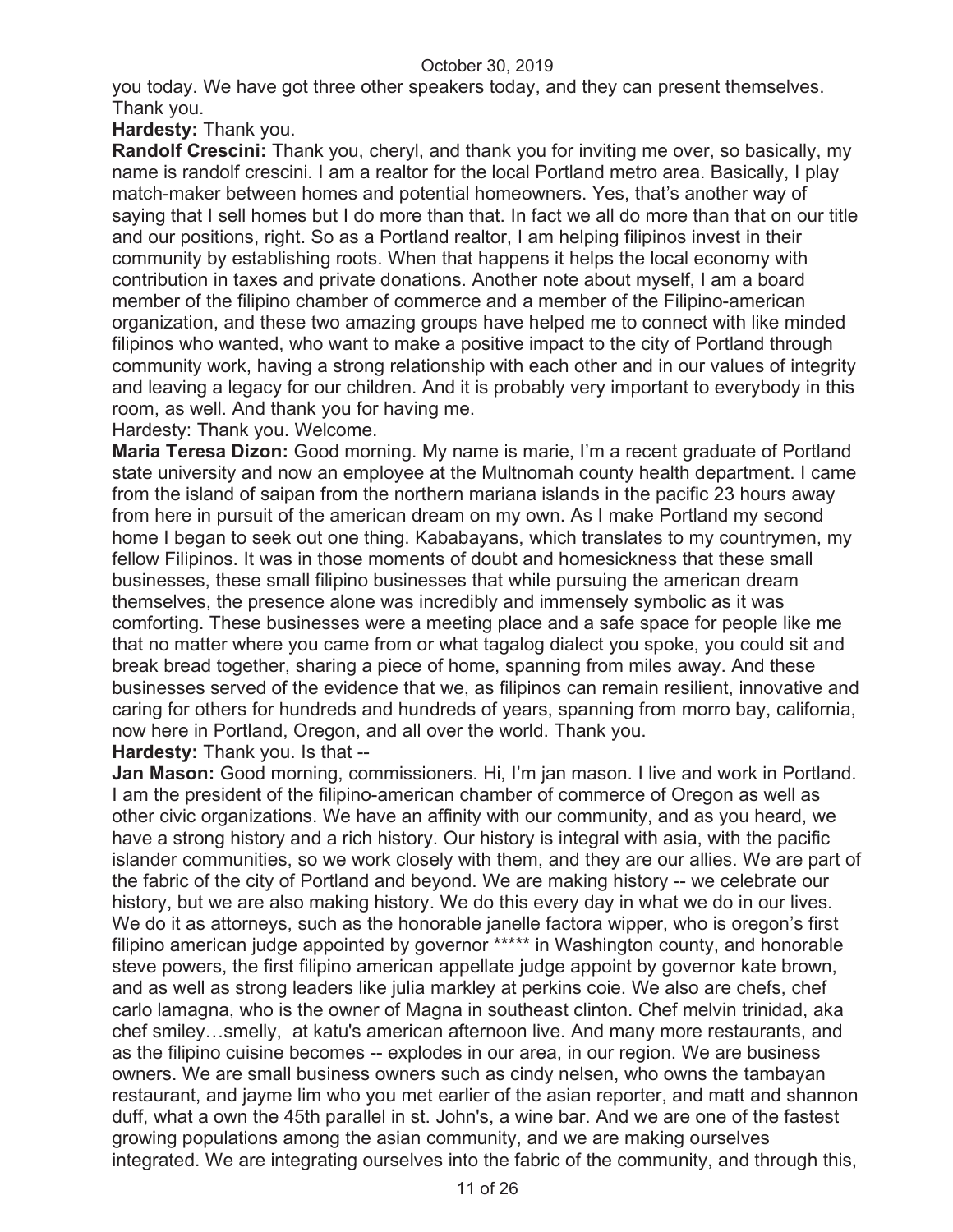we are becoming strong citizens in our community. We are still an underserved and underrepresented ethnic group in the communities and so we are all working together to lift ourselves up. There is an expression in the filipino language known as bayanihan. It comes from an expression of the community coming together to lift up their fellow members and neighbors and the community and the village, and so we try to carry on our modern bayanhian spirit through what we do with all of the organizations that we are affiliated with and expressions that you heard earlier. Thank you very much, commissioner eudaly, Fritz, hardesty, and Fish, for supporting our filipino american community. Thank you.

**Hardesty:** Thank you.

**Fritz:** Comments?

**Fish:** Just one comment, if I could.

**Fritz:** Commissioner Fish.

**Fish:** It was about 20 years ago when I came to Portland that I met jamie lim. Jamie is not just the publisher of the asian reporter. He and his extended family are woven into the fabric of the community and do so much. I have had the pleasure of working with his kids on various things. One of them was a coach, I think, of one of my kids in the soccer field, but the footprint is wide and deep. There is an annual picnic that I believe the chamber of commerce hosts in blue lake. The first time that I went, I was not only just overwhelmed by the number of people there and the variety of food, but how great Philippine food is. In fact, I think that a new restaurant recently opened in Portland that's getting great reviews around bringing different kinds of Philippine food to our community. The asian reporter, the chamber of commerce, all of the groups that are woven together are making such an impact on our community. I used to have the number but I have forgotten, but I don't remember anyone saying it this morning. How many Philippine americans are there in the region? Do we have a rough estimate?

**\*\*\*\*\*:** About 25,000.

**Fish:** About 25,000, and then I never tire of hearing jamie's story of how he came here coming through astoria and through his service in the military. So, I just want to add my voice of gratitude to all the leaders in the community who really make our community a better place. Thank you for what you do.

**Fritz:** Thank you very much for sharing the things that you did today. I particularly enjoyed hearing about the, going to the businesses that remind you of home. I'm fortunate to live near the barbur world foods where I can get Manchester marmalade and my british chocolate biscuits, and that makes me feel comforted, as you said, so, and it adds to the richness of our community to have these vibrant businesses that remind us that we are part of a global economy, and that we all, for one reason or another, we are here together in Portland and we're just happy to have you here. I'm happy to be here. Commissioner hardesty.

**Hardesty:** Thank you, madam president. I want to also add my appreciation for the Filipino culture. I had the privilege of being a 19-year-old in a u.s. Navy, being stationed at port. As a 19-year-old who knew everything about the world, I was committed to living out in the community, and I did. I had a house out in the community because you know, I was all about blending in and meeting new people. I learned a lot that I have with me today from my time in the philippines. I am so grateful for that experience. There were people -- filipino people like to feed you, right, so for people who don't know, and so anywhere you go in the philippines, there is somebody that you absolutely have to eat, and frankly, if you don't, you are considered rude like what's wrong with you if you are not going to sit down and break bread. My habit of leaving my shoes outside the door is something that I brought back from my travels to the philippines, and people would say, you don't have to do that. You know, you are our guest. And I am like I am a visitor, in Your land and it's my job to,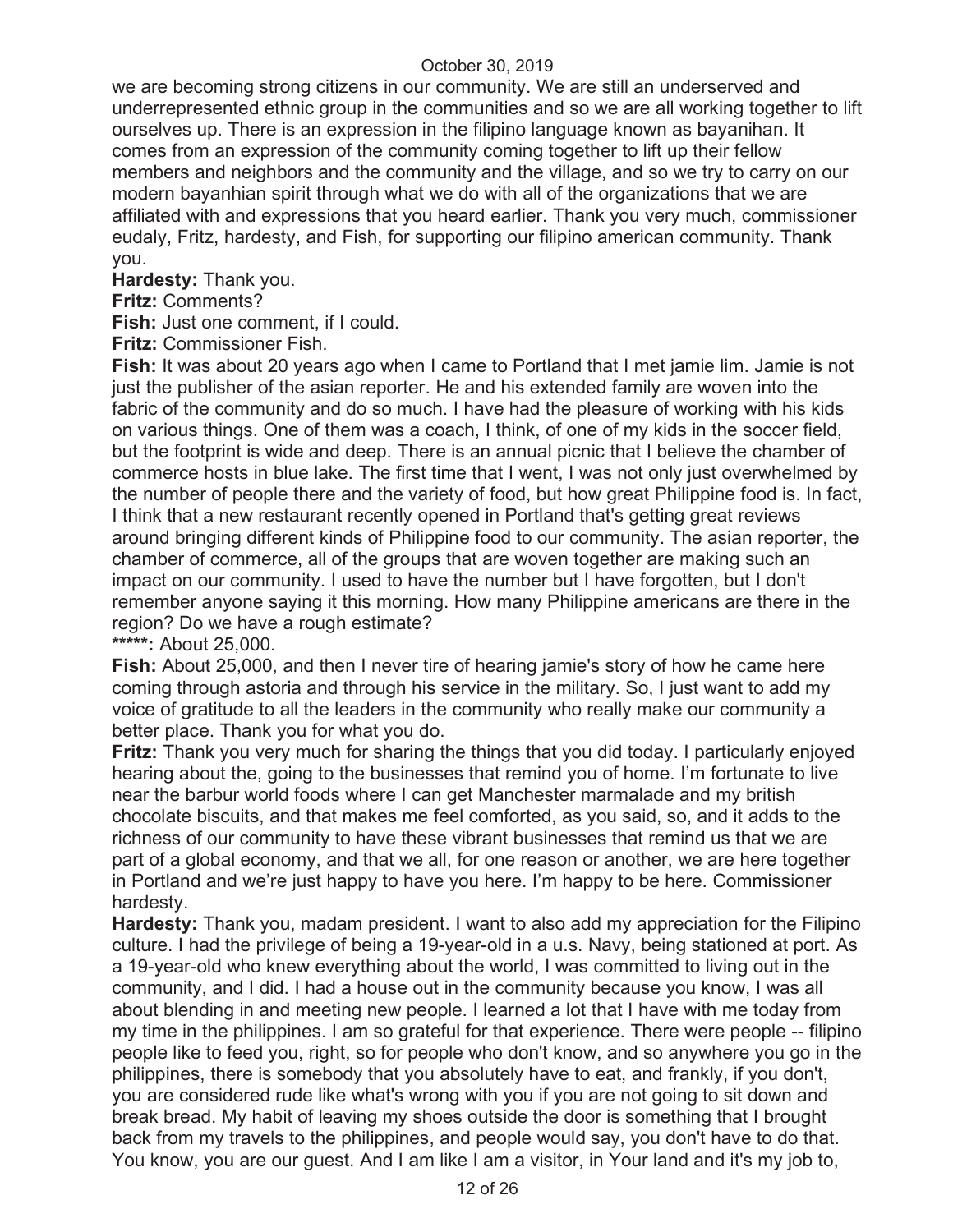actually, be respectful of the culture that I am a part of. I have known jamie lim for, actually, I would be telling you how old I am if I told you how long I have known jamie but lets say I've known him for decades, and we've been on the front lines of really incredible fights in this community. I can't think of anybody else that I would rather stand next to in a battle than jamie lim because although he appears to be quiet, that's quiet strength, that clearly has been reflected over and over again in his community. And so it is my pleasure to read the resolution on behalf of the entire city council and know that the mayor made it a point to sign it with his signature before he left the country because it was important to him, as well, so please don't think that it had anything to do with why he's not here today. He's still traveling, poor guy, so down to the business of reading my resolution. And then if you would like after I read it, madam president, if we could take a picture so that we can remember this moment, that would be fabulous. So okay, here we go. Whereas october 2019 is the 432nd anniversary of the earliest documented proof of filipino presence on the shores of the west coast of the continental united states. And whereas the citizens of Oregon should be informed of the positive impacts filipino americans have had on our communities. And whereas, in Oregon, thousands of filipino americans have made contributions to the fields of teaching, business, government service, agricultural, ministry, and medicine, and other sciences, humanities, and a united states armed force. And whereas, it is imperative for filipino american youth to have positive role models and instill the importance of education, compliment it with the richness of their ethnic -- ethnicity and values of their legacy. And whereas, efforts must continue to promote the study of filipino american history and culture, because the role of filipino americans and those of other people have been overlooked in the writing, teaching, and learning of the united states history. And whereas this anniversary is a significant time to study the advancement of filipino americans, a time of celebration, remembrance, reflection, and motivation, and a relevant time for all of our citizens to learn and appreciate more about filipino americans and their historic contributions to our nation and to Oregon. Now, therefore, I -- it says ted wheeler but he's not here so I will say -- jo ann hardest -**\*\*\*\*\*:** Wait a second –

**Hardesty:** And the rest of the city council, the city of Portland, Oregon, the city of roses, do hereby proclaim october of 2019 to be filipino-american history month, in Portland and encourage all citizens to join in recognition of the positive impact filipino americans have had on our community during this time.

**Fritz:** And we will suspend The rules. [applause]

**Fish:** Take a picture.

**Hardesty:** Yes.

**\*\*\*\*\*\*:** Pictures – over there.

**Hardesty:** And I'm going to squeeze in right between this young lady. We can do that. All right.

**Fish:** All right, Eric will get us teed up –

**Photographer:** Three two one. One more. Three two one. Okay. Thank you.

**Fritz:** All right.

**Hardesty:** That was fun.

**Fritz:** Yes it was. Thank you for doing that. Item 1002, please.

#### **Item 1002**

**Fritz:** This proclamation is jointly sponsored by mayor wheeler and myself. The citywide charitable campaign is a workplace giving program that allows city employees to make donations to participating nonprofits through their paychecks. Since 2007, city employees have given more than 3.5 million to local, national, and international organizations. This proclamation formally kicks off this year's campaign. City employees can sign up to participate at www.Portlandoregon.gov/ccc and to learn more about the program, we have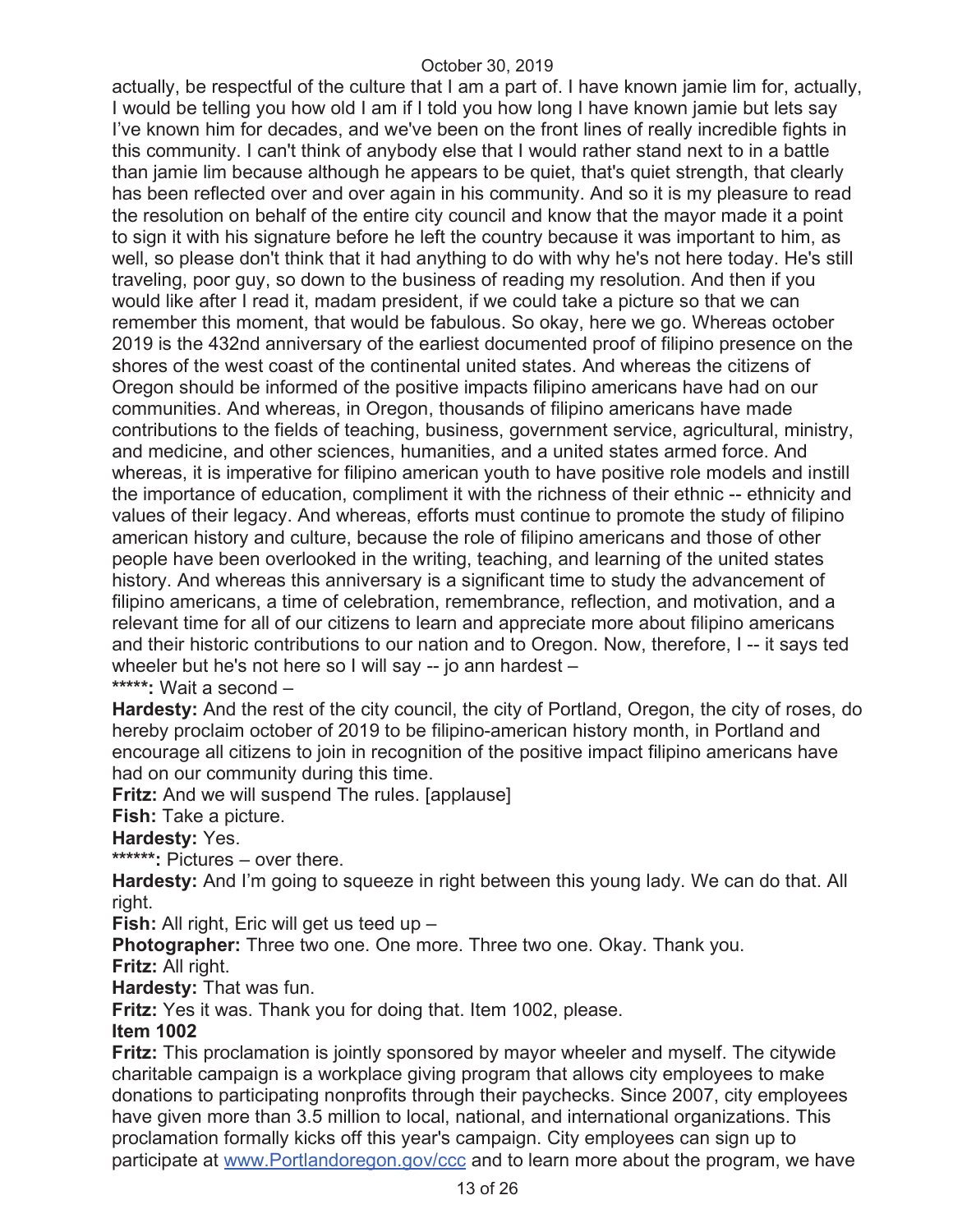janet storm from the office of finance -- of management and finance, as she's a communications analyst, in charged with coordinating the citywide charitable campaign, and tony arnell from earth share, the organization who represents partners with the campaign in providing the electronic portal that is used for the program's administration. Thank you both for being here.

**Janet Storm, Office of Management and Finance:** Thank you. Good morning. My name is janet storm, I am with the office of the chief administrative officer in the office of management and finance. I am also honored to be the coordinate for the citywide employees charitable campaign. This is the, the third year that i've been doing it, and it's such a rewarding experience. This year we have 11 city partnered nonprofits, and ten umbrella organizations, and together they represent more than 450 organizations that our employees can donate to through their paychecks. The nice thing about this campaign is that they can make a one-time donation or they can spread that donation out over 26 pay periods. The charitable campaign has organizations that span the range of environmental services, help for the homeless, help for veterans, and animals. Pretty much it would be hard to not find something to support that is worthy in this campaign. It -- during my three years on working on this project, I have to say that I have developed a new appreciation, a renewed appreciation for the employees of the city of Portland. We are such a generous bunch, and I am particularly grateful to you all for supporting this program, and also to the bureau representatives who take time out of their regular jobs to really promote the organizations and the campaign, and also, to the charitable campaign advisory committee. I am just really thrilled to be a part of this, so thank you. This is tony arnell with earth share. Earth share is a partner for us in that they help us. They are one of our umbrella organizations, but they also help us with our online giving portal that the employees donate to -- through. So I will hand it over to tony.

**Tony Arnell, Earth Share, Oregon:** Thank you, janet. Good morning, commissioners. Thank you for having me here. My name is tony arnell, managing director of earth share Oregon. So as janet mentioned we are one of the umbrella organizations, so earth share Oregon, earth share in general, represents over 100 national, environmentally focused organizations, and 20 plus of those, about 22 of those are, actually, locally here in the Portland, Oregon, and also state of Oregon area across the state. So we -- my job is fantastic because I get to tell the stories of these organizations that are insuring fresh air, clean water, quality life, and healthy landscapes both in urban and rural areas, and so my job is fantastic, and I get to partner with janet and different workplaces across the region. Thank you for your support of the campaign and your investment in it, and the energy focused around the campaign is truly inspiring, and I have seen that first hand in meetings with the bureau coordinators who are representing their departments across the city of Portland so thank you again for having us. We look forward to another successful campaign ahead.

**Fritz:** Thank you very much. I will now -- anybody have any comments? Commissioner hardesty.

**Hardesty:** Thank you, madam president. I just, when you started talking, I realized that in january of 1990, my first job in Oregon was with the black united fund of Oregon. And my job was to actually convince workplaces that united way didn't serve all the needs of our community and why we should expand the workplace Giving campaigns. So, sitting here today, realizing that there are over 400 choices, when it was really hard to get people to see that, too, would be a very good thing, warms my heart, so I am proud to be here to support this effort today.

**Fritz:** Fabulous. Thank you for sharing that. Whereas the city's charitable campaign was established in 1989 by commissioner mike lindbergh. And whereas, the city's charitable campaign provides an easy way for city employees to support charities that matter to them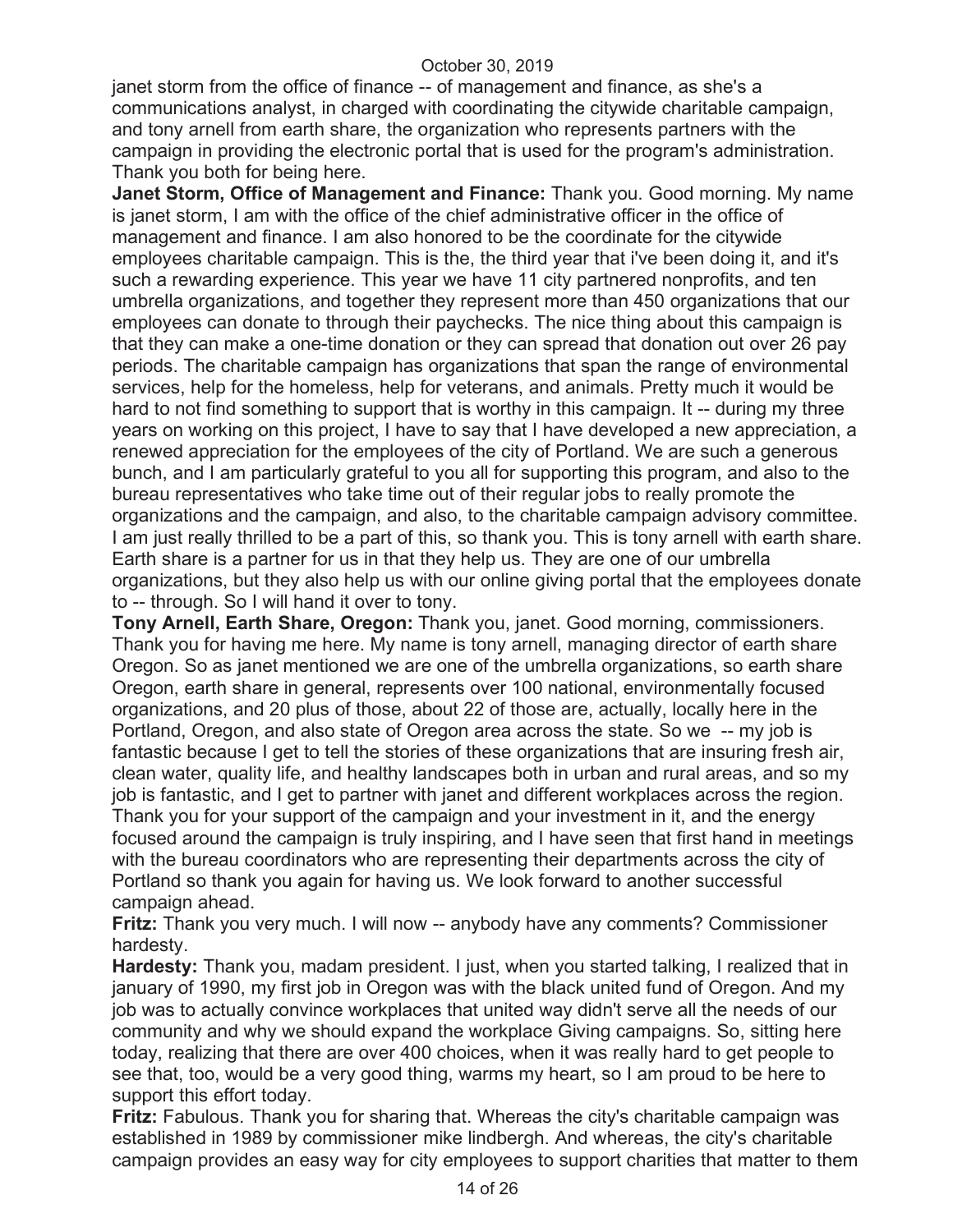through payroll deductions. And whereas 12 city partnered nonprofits and ten umbrella organizations representing 450 charities will participate in the campaign. And whereas these groups help make positive changes in areas such as the environment, housing, and social justice, and arts and culture, and healthcare, and human rights. And whereas city employees donated more than a quarter million dollars last year and more than 3.3 million over the past 12 years. And whereas the commitment to charitable giving is demonstrated by city employees year after year. And whereas the citywide charitable campaign opens today, wednesday, october 30<sup>th</sup>. And whereas margaret mead once said, never doubt that a small group of thoughtful, committed people can change the world, indeed, it's the only thing that ever has. Now, therefore, i, amanda Fritz, commissioner in charge of the -- on behalf of ted wheeler, mayor of the city of Portland, Oregon, the city of roses do hereby declare the citywide charitable campaign open until november 30th, and encourage city employees to participate and help to change the world. Thank you very much. **Storm:** Thank you.

**Arnell:** Thank you.

**Fritz:** We are now to the next time certain, please.

## **Item 1003**

**Fritz:** Commissioner Fish.

**Fish:** Madam president and colleagues, Portland voters overwhelmingly approved the parks replacement bond in 2014. The \$68 million bond funded some of the most critical repairs and improvements to our park system, including playground replacements and repairs, and improved accessibility and ada compliance, and new mechanical systems, and swimming pool fixes, and visitor and employee safety enhancements, restaurant, excuse me, restroom improvements, and more. We all agree oversight is a critically important part of managing of the bond. Oversight includes an independent bond oversight committee, an audit, and this annual report to council. I am pleased to report this year's presentation demonstrates strong performance accountability and opportunity. Robin Laughlin, bond program manager, is here to talk more about those successes. Before I turn it over to robin I'd like again to take a moment to thank commissioner Fritz. Amanda has been the bond's champion and her leadership helped Portlanders understand how it would benefit them and our cherished park system. Thank you, commissioner Fritz, and now we will turn it over to you, robin.

**Robin Laughlin, Portland Parks and Recreation:** Thank you, and good morning, madam president and members of council. I am robin loughlin, and the bond manager for Portland parks and recreation and as mentioned I am here today to share with you the progress made in year four on the bond program. Im not getting slides to advance --

**Fish:** Thank you.

**Moore-Love:** Now it's working.

**Laughlin:** Thank you.

**Moore-Love:** You're welcome.

**Laughlin:** Sorry about that.

**Fish:** What would we do without you?

**Laughlin:** We would have one slide.

**Fish:** That's the regular question around here.

Laughlin: Thank you. As mentioned, the parks replacement bond does provide up to \$68 million to make urgent repairs in our parks and our community centers across the city. And we did just complete our last fourth year, we track our years on the fiscal year. So as of july 30, 2019, these are -- june 20<sup>th</sup>, june 30th, I'll get it right, 2019, these are the dates we will be reporting on. There is a lot of information to share in the long report that you have. We will be focusing on the three key areas today of performance, opportunity, and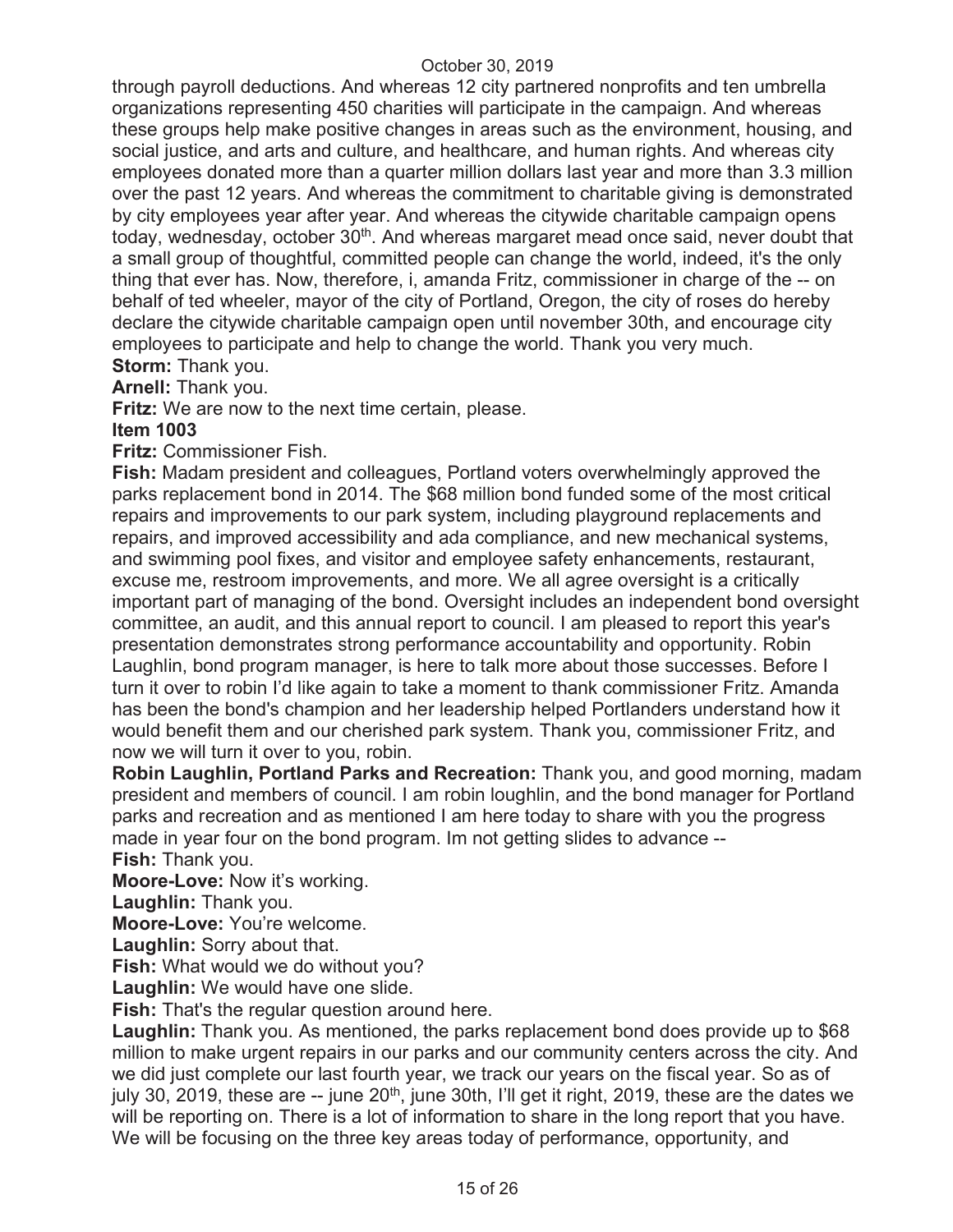accountability. As a bonus, I want to share some of the ways that the bureau has been able to leverage sdc funds and other opportunities to really amplify the work of the bond. **Fritz:** And sdc's are system development charges or construction fees.

**Laughlin:** Thank you, yes. In past years the bond program has remained consistent with the language of the measure, with the project work focused on the seven established themes of playground repairs and replacements, trails and Bridges, pools, protecting workers, and pioneer courthouse square, accessibility, and restrooms and other urgent repairs. On the map you see in front of you, the black symbols represent the completed projects to date and the orange symbols represent the projects that are underway. Our performance, at this time, we have 52 bond projects all underway or complete, and of those, 34 are completed on the ground and ready for the public to use. And 18 are currently underway. At the end of the last fiscal year, we had spent \$40.8 million, and we are on track to complete the spending in 2021. In this last fiscal year, our bond team completed 10 projects, bringing that total to 34. And we have a nice big number of projects completed. Of the projects that are currently underway we have five that are ahead of schedule.

**Fish:** I am sorry, go back for that slide for a second.

**Laughlin:** Sure thing.

**Fish:** It says 15 ahead of schedule, three behind schedule?

**Laughlin:** Yeah, there is 15 that are ahead or on, of the 15 ahead or on schedule, five of those are actually ahead of schedule.

**Fish:** Ah, okay. Thank you.

**Laughlin:** The 52 bond projects that had been promised to the voters, we expect to be able to deliver those within the \$68 billion that are available. And we anticipate any remainder funds will be spent on projects that are within keeping of our fiscal policies, and the intentions of the bond to make repairs to our most urgent needs in the system. In making those decisions I will be working with our commissioner Fish, director long, and our oversight committee to make sure we pick the right projects for the community. One bit of excellent news in the slide in front of you is the reporting on our cumulative spending for administrative costs. We are right now at 4.3 of overall bond spending spent on administrative fees, and our target for the program was 10%.

**Fish:** Well done.

**Laughlin:** Thank you. It's really an efficient team. It has been a pleasure. Opportunity, this is my favorite slide that I get to share with you today.

**Fish:** Can you go back to one slide for a second?

**Laughlin:** Sure thing.

**Fish:** You know, we -- the -- there is administrative cap in the bond measure that went to the voters, right?

**Laughlin:** I believe the measure was -- I would have to check it. I believe it was silent on the numbers.

**Fish:** There was no [inaudible] gap?

**Laughlin:** -- internal goal.

**Fish:** Internal goal? Okay. And we are now at 4.3 cumulative?

**Laughlin**: Yes.

**Fish:** Very good.

**Laughlin:** Some of the numbers you see there on the first year, that's a lot of start-up time, and we did not have a lot of projects in construction, as we get further into the construction where we spend the money in the program, that's where we see that administrative fee going down because less of the overall spending is spent on that. **Fish:** Thank you.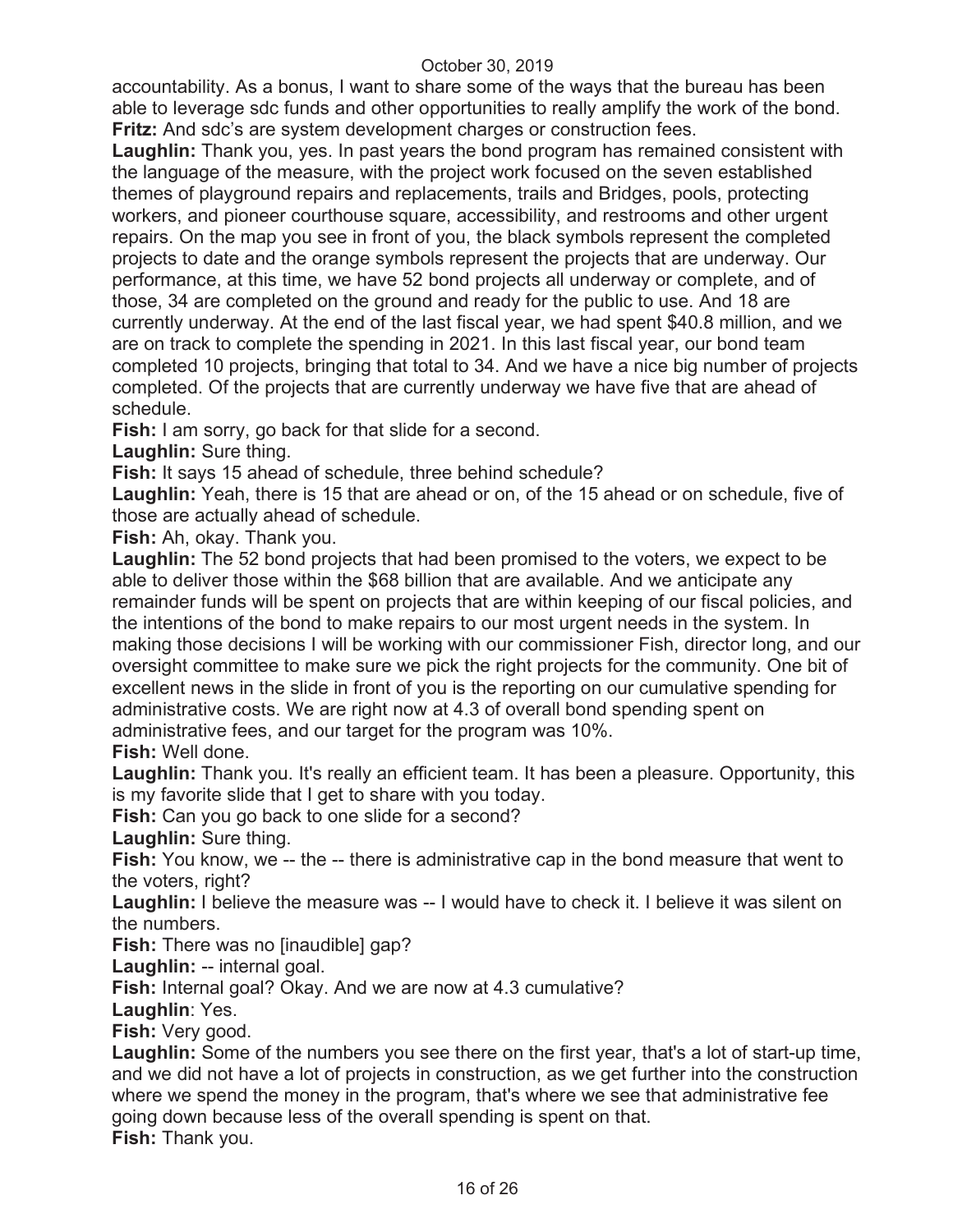**Laughlin:** Back to my favorite slide. The bureau is not only working to improve the infrastructure of our community. The bond funding is also really being invested in the greater Portland community to ensure that the disadvantaged, minority owned, women owned and emerging small businesses have an opportunity to design, bid on, and build these projects for our community. Our success rate is laudable. To date, 31% of the value of professional, technical contracts for bond work has been awarded to these firms. These are firms that are architects, landscape architects, and engineers in our community. And 41% of the value of the construction contracts have also gone to these firms. **Fritz:** Commissioner hardesty.

**Hardesty:** Thank you. Can you tell me if you have the breakdown of this 41%? Do you have the demographic breakdown?

**Laughlin:** Yes but no. For the 41%, of our construction contracts, let me find the right number here. Of those, of the 41%, 26% went to the disadvantaged business enterprises,  $4\% -$ 

**Hardesty:** And remind me the definition of disadvantaged business enterprises.

**Laughlin:** The state defines that as businesses historically disadvantaged, and this represents the wide spectrum of types of businesses that's typically minorities and women. And other disadvantages are allowed as well, but the applicant has to prove that they are – had been historically disadvantaged. Did I answer that?

**Hardesty:** Kinda –

**Laughlin:** So yeah, what is -- I asked our some of our analyst staff to see if we can really dig into this because what happens is you can be an african-american business owner and sign up either as a minority and as a dbe so you can hold both certifications as it were, and it's not -- but I don't have a clear way right now, but we are working on that to find out within that d category, how many were women, how many were asian, how many were filipino.

**Hardesty:** That's what I care about, yes because I know that we do a good job of lumping all this together, but we don't do a good job of actually disaggregating it to say this is really who benefited from these dollars. I don't expect you to be able to break it down today, if you say no, you don't have it but I am very interested in knowing the specifics so I would appreciate a briefing in my office about really the real disaggregated information. Laughlin: Yeah, thank you. I'll see what we can find.

**Hardesty:** I never believe it when I see the percentage until I see the disaggregated numbers.

**Laughlin:** I do have a copy of the breakdown I can share with you if you would like. **Fish:** We would be pleased to not only give you a briefing on that but let me add an additional question that I would have in addition to my colleague' and that is, because I think that there is some other good news that is embedded in this. The number of projects where there has been an mwesb prime contractor versus a sub, and I think parks has done really good work with the prime contractor doing the work that's a minority owned firm so if you could break that out as well and we can talk about how you did that. Because that has alluded us under a lot of other contracts and other bureaus as well as disaggregating the data, I would be interested in seeing both.

**Hardesty:** Wonderful. And the professional service contracts, as well because as I read the audit there was some questions about folks being preapproved and kind of the time line that they stated in that preapproved status, so that would be helpful. **Fish:** We will get you that briefing.

**Laughlin:** Yep, and we are on our way to the disaggregation between the primes and the subs. I've got numbers here but not percentages.

**Fish:** The numbers are pretty good, aren't they?

**Laughlin:** They are pretty good. Yes.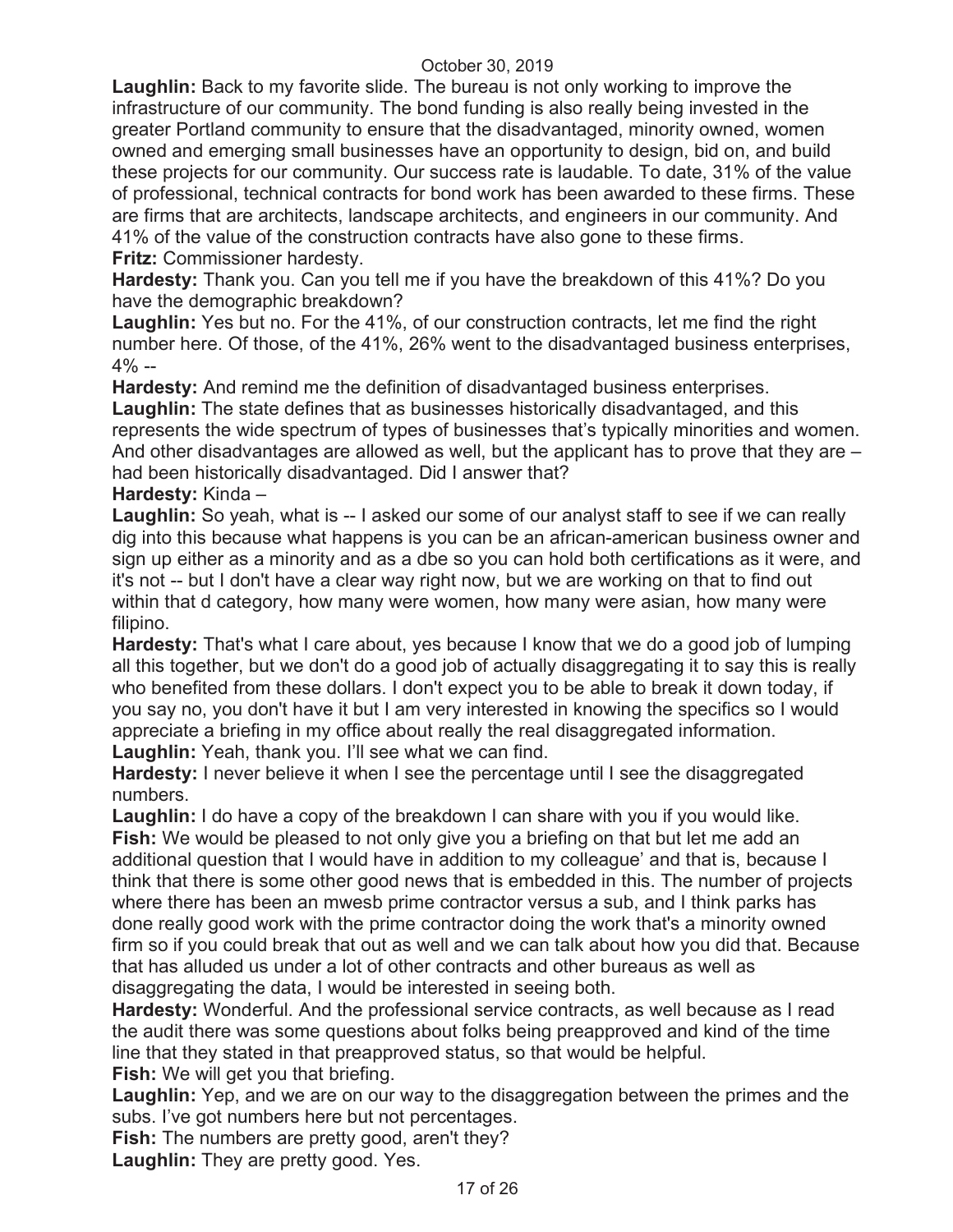**Fish:** I think under commissioner Fritz's watch in particular, not only did we get some prime contractors, but in the process we achieved the goal of building capacity so that a couple of successful projects went to other projects because they finally got a chance to compete.

**Laughlin:** Yeah, I can just, pulling a quick number here for fiscal 2019, our women owned businesses in construction, a total of \$347,506 went to that in total. Of that, it was about 50-50 between primes and subs.

**Fish:** Look forward to the follow-up.

**Laughlin:** All right. Any other questions there? So, on to accountability. As we reported back in january of this year, we did perform a performance audit, and they were required as part of the bond measure to ensure a fiscal responsibility. To meet this obligation, harvey m. rose associates was hired to perform the audit at the midpoint of the delivery, and we do plan to do another one at the end -- at the conclusion of the bond work. The findings of the audit confirm that we are spending in a manner that adheres to the language to the measure. And we are operating on a fiscally responsible manner, and that our existing documentation systems are transparent in place and functioning well. The initial bond work is, as touched on before, was -- had an extensive outreach process that garnered a lot of public support thanks to commissioner Fritz and commissioner Fish. We are building upon those efforts, and our team has engaged in public outreach that's been tailored to each of the projects as the numbers on the screen indicate. Our work around community engagement also continues to reflect our increasingly diverse community's needs and desires, including specific outreach efforts to engage the spanish speaking, somali, vietnamese and russian communities. Our oversight committee continues to provide oversight for the program. We just met last week to present the report to them. And you will be seeing the report from them at the end of this year or early january on this work.

**Fish:** Robin, I see zari santner, who is on the oversight committee, is here, is she going to be test -- presenting or should we just acknowledge her? **\*\*\*\*\*:** [inaudible]

**Fish:** Well, zari is front and center in this picture. She's also in the chambers, long-time director of Portland parks and recreation. Zari, thank you very much for your service. She is now on the parks foundation board, as well, so. I don't know where she finds the time to do all of that.

**\*\*\*\*\*:** [inaudible]

**Fish:** There you go.

**Laughlin:** Awesome.

**Fish:** Thank you.

**Laughlin:** So our committee members also include jonath colon there in the back of the slide and karen loper tracy, zari santner and ken richardson and you might recognize jan mason, just here for the Philippine-american month celebration. Last year, they recommended that we look into the public's perception of the bond's openness and transparency and to meet that effort, our public involvement staff reached out to the community to say hey, how are we doing? The results are looking pretty good. More than 75% of the survey participants had heard about the bond and the majority of them knew it was for repairs and replacements in our system. And when it came to our transparency, 36% thought it was very good or good, and a really a big number of people really didn't have an opinion on it so we are feeling pretty good about these numbers. And as I mentioned, the oversight committee will come do you likely in early january with a report on our work and is independent of the work we do. So as you may know all the bond projects bring quality improved services to our community, and I would like to share the few projects that we completed this last year. This was an example of couch park, where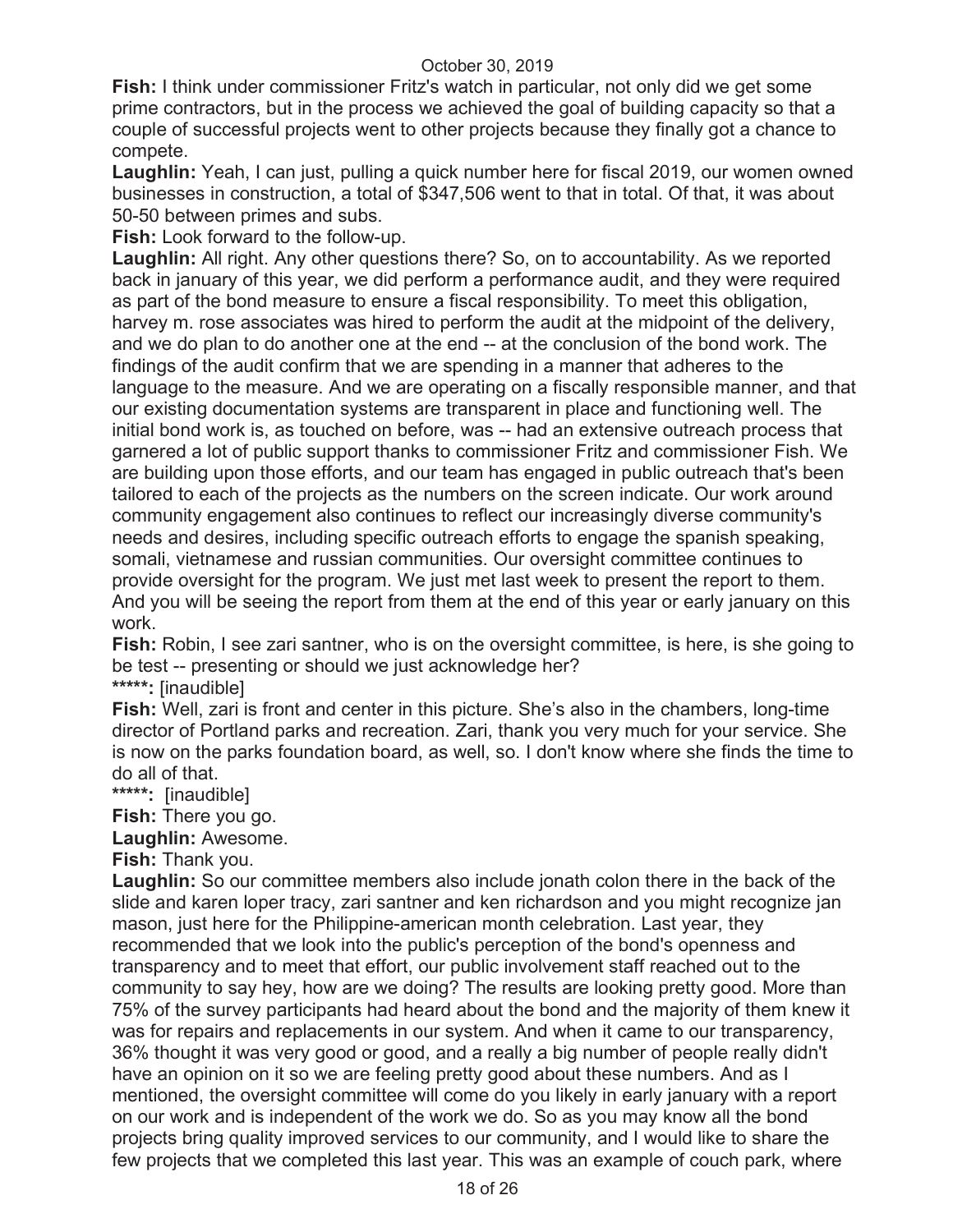we were able to leverage the bond funding thanks to our partnership with harper's playground. We now have a new inclusive playground at couch park in northwest Portland, and it was completed this last spring. The playground renovation project also included much needed accessibility improvements in the plaza so folks can get from the sidewalk right to the playground no matter the mobility issues. The project also brought a new Portland loo to the site. I am also proud to announce that at last -- two weeks ago at the Oregon parks and recreation association's annual conference, this project received the state level project design award. We are very proud of that and their work. Other improvements around the city, include Raymond park. We received a new Portland loo at the site providing much needed services to this east Portland loo – this east Portland park, and at benedict park we also made some restroom improvements where we increased the accessibility in the plaza surrounding the restroom and made some improvements in the restroom so it can be open year-round. St. John's community center, focused on asset preservation with a new roof, heating and cooling systems, and some seismic upgrades. So looking ahead, we have a few more projects yet to go to construction over the next six months or so, and these will be the final projects in the bond program. And entering this fifth year of the program, our team really is looking forward to celebrating with the community as Portlanders see even more results of their investments in their playgrounds and their pools, and all of different park services that they get to receive on a daily basis. So that's all I have to share today, I am happy to present the annual report to you, and I wanted to let you know this will be on the parks website, as well, so it is available for the public, and we have short forms of the report, you all should have copies of it, and I have extras here if anyone in the audience would like to see them. We have this in english and in spanish, and these will be distributed to community centers and libraries across the city. **Fritz:** Thank you very much. Commissioner eudaly.

**Eudaly:** Thank you, madam president and thank you for the presentation. It seems like the parks bond is very much on track. You got one of the most glowing audits that I have seen in the last 2.5 years since i've been here, and the auditor did have five findings and eight recommendations in the audit. And you did touch on it but I am wondering if you have made any adjustments or addressed any of those –

## **Laughlin:** Yes.

## **Eudaly:** Issues?

**Laughlin:** Yes, thank you. The -- there are eight recommendations that came in the audit that were to improve the efficiencies that we're already seeing. And they just wanted to see just a little bit more tracking of some of the work that we are doing. We have all the data but just a bit more clear way to do it, and we've been picking those off one by one. I think we have about three of those efforts started or completed, and the rest are yet to be underway.

**Eudaly:** Great, and I'd also just like to say congratulations on the couch park playground. I was a student at mlc, and worked in the before and after school daycare there, and I will miss that structure, but it was long overdue for replacement. I also lived across the street from that park for 18 years, and there wasn't a single accessible feature in the park, so I am really excited to bring my son there to see all the changes and enjoy the playground. **Fritz:** Commissioner hardesty.

**Hardesty:** Thank you, madam president. I did have a couple of questions about the audit, too. The first question is on the bottom of page 33. I'm just curious as to whether there was a typo around awarded contracts for on-call civic engineers. Because if the solicitation goes out in october of 2019 to begin the service in january 1st of 2019, probably wasn't accurate. If I am reading this correctly? The last paragraph?

**Laughlin:** Okay, I found it. Yeah, we did have a plan solicitation in august of 2018, and some of this got put off by some of the job owner contracting work that was being done but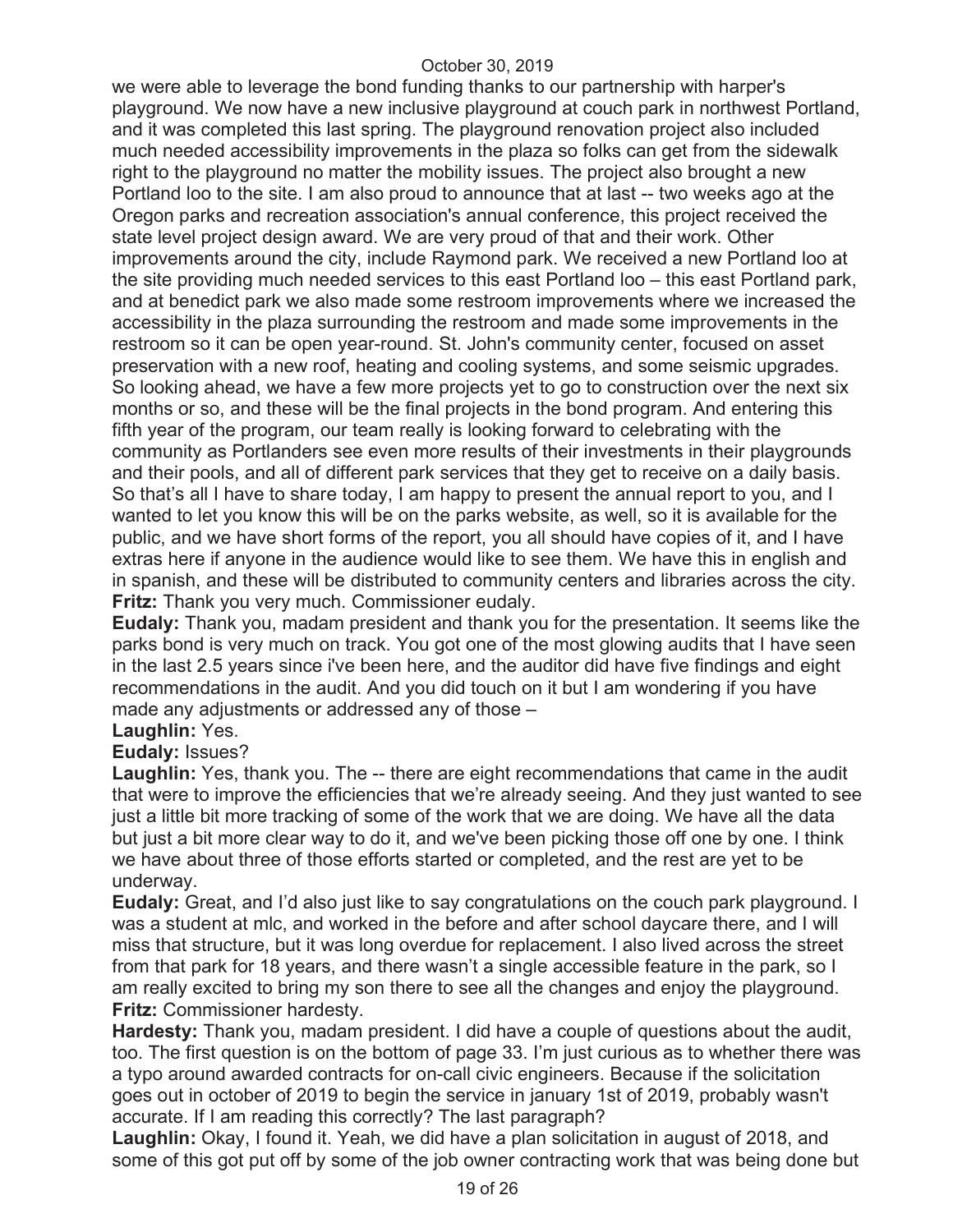we did have -- we've been using the civil engineers throughout the program. We could only, I think the first issue of that contract was for two years, and it had gotten renewed for one year so we had to issue a new solicitation for that to continue the work of the program and there are other divisions within parks that uses that, those on-call contracts, as well. **Hardesty:** And but there was a question about whether or not the pool of those on-call contracts had been expanded. Did you see what I mean about the date at the bottom? **Laughlin:** Oh, I think your early october, 2018 -- or 2019, that's probably their typo error there.

**Hardesty:** Okay. All right. So I would check that, so that did not add up for me. On the next page, the next to the last paragraph talked about an insufficient -- a lack of sufficient qualified contractors in the bureau's on-call pool. And so what's the process to improve that?

**Laughlin:** Right. This was -- the opinions of the auditor that we did not have quite enough contract monitoring in place, and what the bureau had been doing, were a pretty small floor, and it's walking over to kate and saying, hey kate, it looks like the numbers are coming down, I've got my programs schedule, and these are the projects that I've got coming up and these are the services that I expect to need. Can we get something going? I know you need four or five months to get that going. We did not have it written down. And it was the best practices that we performed, but we had not captured it in writing as a protocol, and that's what they were looking for so that the next people coming along could have a protocol to follow.

**Hardesty:** And that's been done or that's in the process?

**Laughlin:** It's in the process.

**Hardesty:** And I guess my last question has to do with what procedures are being put in place to, actually monitor the effectiveness of the contractors that are working on these contracts?

**Laughlin:** That was one of two recommendations for improvement that are really out of our bureau's control. We've been working with procurement because they are the ones that hold the contracts, but right now, we don't have a good process for that. I have let lester and his team know that these are some things that came up in our audit, and I think that's something that we need to work towards making some movement on.

**Hardesty:** I do have one more question, and it's about, I don't know if this is an appropriate question for you, I noticed that some of the projects had the opportunity to have a systems development dollars attached to them, so that the improvements were bigger than they would have been if you were just using bond funding. How is the decision made that this project gets the sdc funding to do more improvements versus another park who also could have had more improvement? How are those decisions made and where are they made?

**Fritz:** I'll take that. It's one of the joys of being the parks commissioner, is that you get to make those decisions.

**Hardesty:** The parks commissioner makes that decision? And is it based on some priority list or something?

**Fritz:** It's based on the equity score of the location. There're various different factors that go into that decision.

**Hardesty:** I look forward to talking to you about that more. Thank you very much.

**Laughlin:** Thank you.

**Fritz:** Colleagues, I'll entertain a motion to accept the report.

**Hardesty:** So move.

**Eudaly:** Second.

**Fritz:** Please call the roll.

**Eudaly:** Aye.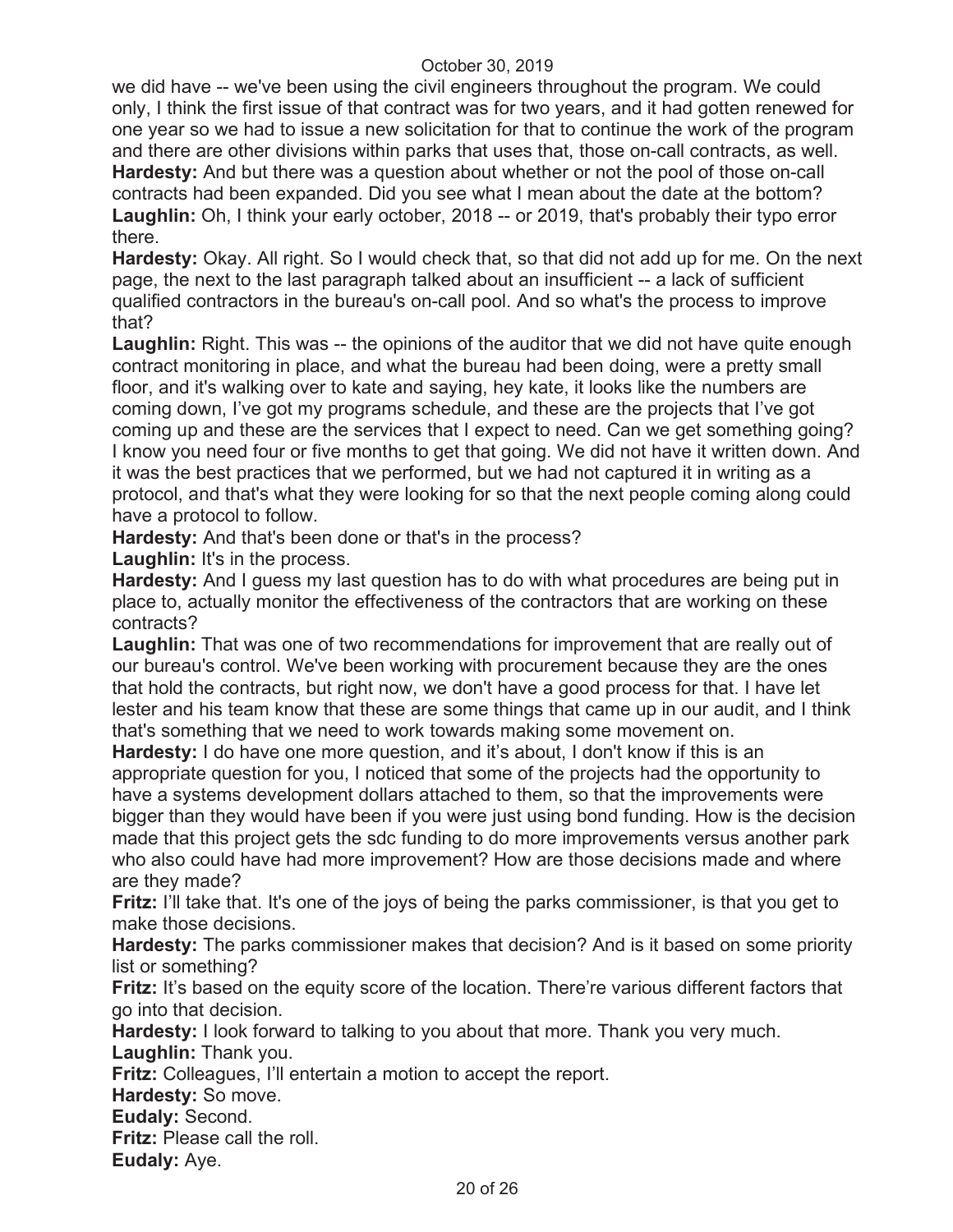**Fish:** I want to thank the whole parks team for their stellar work, and I want to thank our oversight body, and I want to thank all of the employees of Portland parks and rec who have been implementing the bond programs and our community partners. I have had the great pleasure of being in a number of ribbon cuttings over the last couple of months, and the work really is terrific. The public communication started by my predecessor and continued under me, I think, continues to be strong. The audit is strong. And we are, we are achieving numbers that I think that anyone contemplating a future bond measure would envy. In terms of hitting our park. It takes a whole team effort, so I don't want to single out anyone in particular. Robin, you are in charge, so thank you. I am very pleased to accept this report. Aye.

## **Hardesty:** Aye.

**Fritz:** Robin, thank you very much for your work and for the entire team's work on this and other colleagues here, as well. It was a 100-day campaign to pass this, and I did the first 60 days and from the end of september to november, commissioner Fish jumped right in and helped out. The voters did overwhelmingly approve it, and it's really important when you are raising more money from taxpayers to remember that the taxpayers are going top to know it's been spent wisely. I appreciate the report. The audit is fantastic but most of all it's the joy that you see when you go to these places where there was rotting structures as commissioner eudaly said, or there was nothing, and a restroom is now there for people to use, and we did look at where can we leverage the investments and the system development charges to make a better project, and that is going to be an accessible playground because of being able to add in because again, we promised the voters this was just the fixing stuff so it was not for real exciting new stuff, so fortunately, we have the other stream of money to be able to do those improvements. So, I am really pleased with this report and thank you, commissioner Fish, for your ongoing leadership of the bureau. Thank you. Next item, please. Regular agenda. We are to the regular agenda. **Item 1007.** 

**Fritz:** This is the second reading. We previously held a hearing and took public testimony. Please call the roll.

## **Eudaly:** Aye.

**Fish:** Well, I have struggled with this one for a lot of reasons. And I am concerned, as I have said before, with some of the new cost estimates for filtration. However, I think that the case has been made for us to move forward to acquire this property and keep all our options open, and I look forward to a broader conversation about alternatives that we'll be having later, and I vote aye.

## **Hardesty:** Aye.

**Fritz:** Well stated, commissioner Fish, as I said, this acquisition is one step in a long process to fulfill the epa's requirement for us to filter and treat the bull run water, and we are approaching this property for the land and not the house, and I have recently been informed that we may be able to tunnel underneath it and save it, and that's something that will be explored, and we are also exploring renting it go out until the construction starts, and if it's able to be preserved we would be selling it to the end of the process. We don't have a full design for the plant. We do know we need this property for pipe alignment regardless of the length or number of pipes we select in the design process. We will be bringing the design contract, which will allow us to pay for the design services and a resolution that will provide direction for the design of the plant on November 13. We are being responsible to the right payers, as the property is being purchased under the broker's estimate. And from the willing seller which means that we have avoided the costly and time consuming process of eminent domain. Thank you to everybody who provided feedback on the process, to my senior policy advisor, Cristina Nieves, and my chief of staff, Tim Crail and thank you water bureau staff who continue to engage the community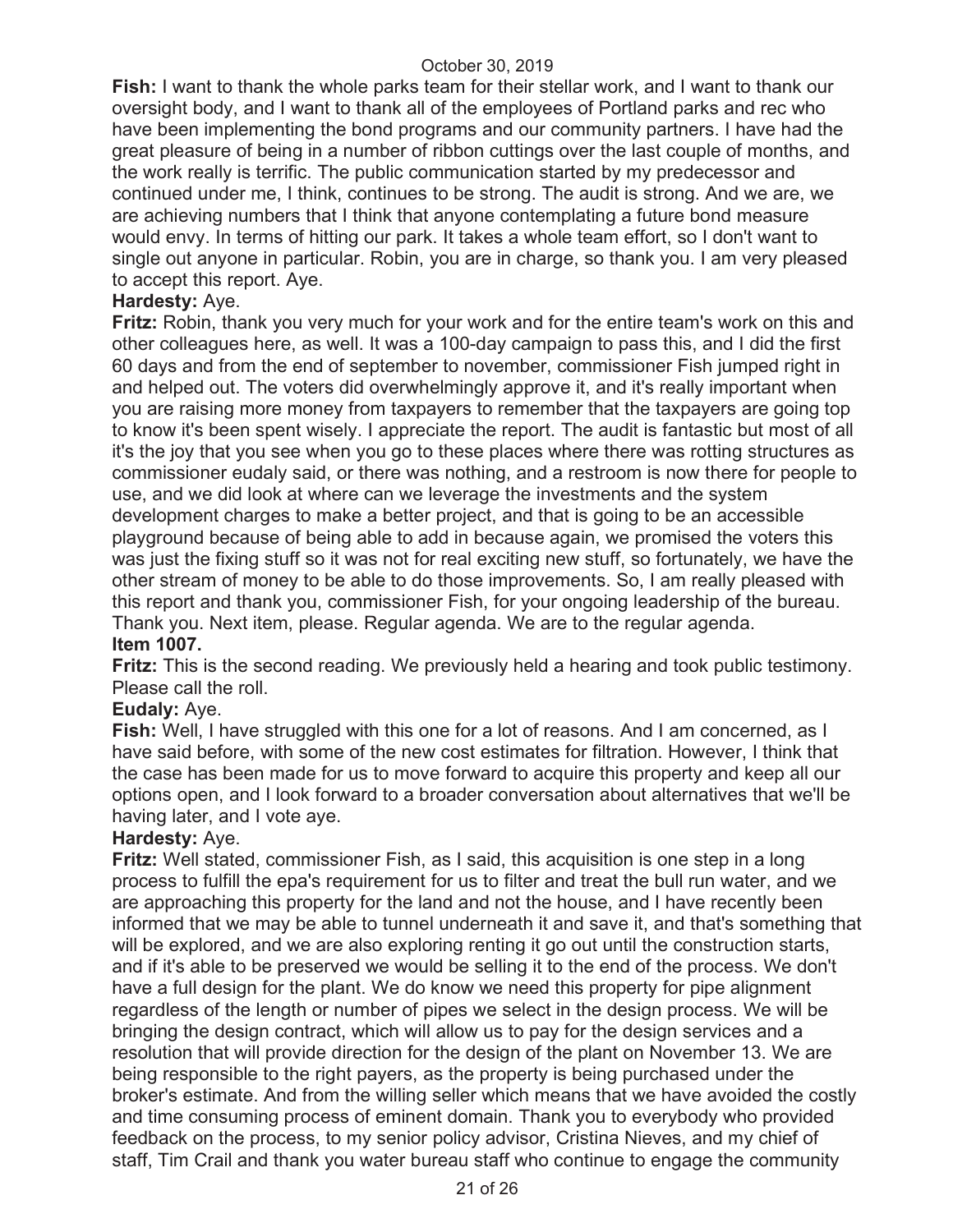near the site, particularly between Bonita Oswald and community engagement team at the water bureau. Thank you to the neighbors of the site for your continued participation in figuring out how to minimize the impacts as much as possible, and thank you, ben gossett, right-of-way manager, dave peters, principal engineer, and project manager, and Gabriel Solmer, the deputy director and mike Stuhr, aye. And then the next one is also a -- yeah. Second reading.

#### **Item 1008.**

**Fritz:** Thank you, this is a second reading and we have heard testimony on this, please call the roll.

#### **Eudaly:** Aye.

**Fish:** I want to thank rachelle altman for her presentation last week, and I think my colleagues would agree that it's one of the better presentations that we have received in a long time, and it was thorough, complete, and she answered the questions and had command of the material, and I am generally proud of the work of bes, but when we go presentations like that, on complicated matters and someone has taken the time to make it accessible to us at decision-makers, I am particularly grateful, so rachelle, thank you wherever you are and to our team at bes, I'm pleased to vote aye.

#### **Hardesty:** Aye.

**Fritz:** Aye. I want to go back to the items pulled from the consent, please read 1005. **Item 1005.**

**Fritz:** Who pulled this?

**Moore-Love:** Mr. Lightning pulled this.

**Fritz:** Good morning.

**Mike Crebs, Portland Bureau of Transportation:** Good morning, folks. Mike Crebs, division manager for parking enforcement, I am here to talk about this particular amendment. So start off with, quickly, Schweers, we've been with Schweers for almost 15 years and operate the Schweers hand-held x-600. It is beginning to wear out and we are looking to purchase a new hand-held.

**Fritz:** The old cell phones, as big as a brick.

**Crebs:** The actual paper prints out so you issue the citation here and it comes out on this side right here, so it is kind of nice but they are doing away with this. This is going bye-bye and we are going to the tc-750, which is a little smaller, which would have a printer on the side. And I think that what I want to make clear on this contract, we've been with schweers for 15 years, and in 2014 we want to look at other hand health. We put out an rfp. We chose schweers again for a five-year contract with an option to remove for five additional years. So that meant that the contract expired october 9 of this year. What happened is that we were testing this out, and in mid september I talked to ira, and I said let's go ahead and proceed with the purchasing we realized that the \$450,000 that had been set aside had not been placed in the contract. That slowed us down, so two things are at play, that the contract expired. But we have procurement services has assured us that they can renew it, and they can retroactive it to october 9, and we can, actually, add the \$450,000 into the contract so we can then purchase these new hand health. And one of the things that I mentioned before, we have an option to go five additional years, I have chosen only to go two with schweers, and I want to make sure this works as they say its going to work. I didn't want to commit to a complete five years but I request that you place the 450 into the contract, which will soon be signed and retroactively set back to october 9 which will allow us to make the purchases if you folks decide to go ahead and add it to the contract. **Fritz:** Commissioner hardesty.

**Hardesty:** Thank you. I had also asked to have this pulled because I also noticed that the contract had expired. I was wondering why we were buying the equipment from a company where the contract we have has expired.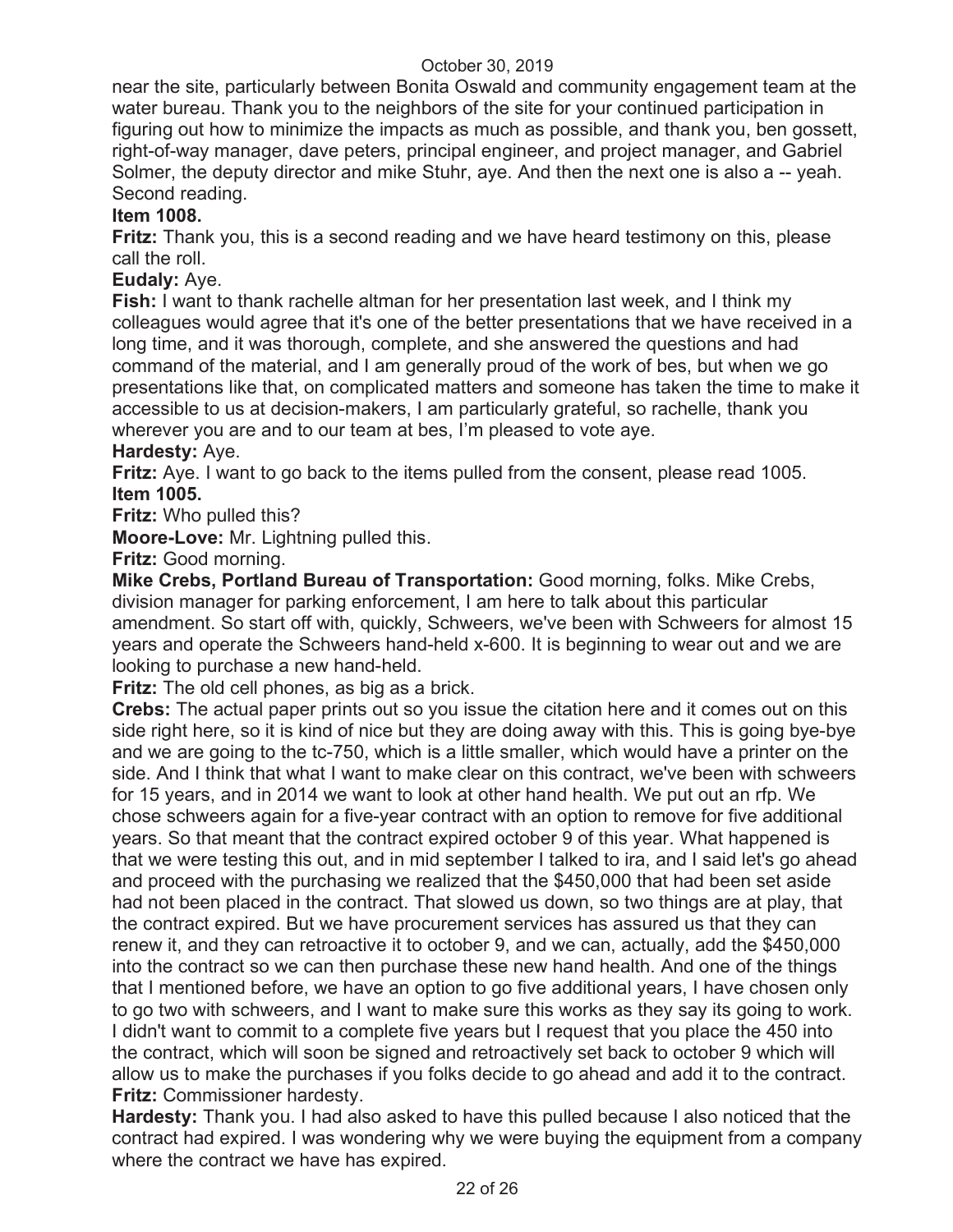**Crebs:** Do you want me to explain?

**Hardesty:** No, I think you just did. Unless you have more.

**Crebs:** I want to make sure, I should have started it earlier. I should have known that it would take longer than this. I should have also known that we had to take the 450 from our budget and put in the contract. That's totally on me. Ira can say, I told you so.

**Hardesty:** I have no problem with that. We all sometimes get behind at stuff. I didn't have a problem with that but I am very happy to have on the record that there is a process currently happening where there will be a contract. I didn't want to give you \$450,000, and you did not have a contract to do the work. In the two years what is your plan? No, I have two questions, actually, one is there a -- is there a penalty for assigning a two-year versus a five-year contract, which means that is it going to cost us more because we have a shorter contract?

**Crebs:** No, there is no penalty, and one good thing about it is this particular machine right here, the hardware, if we decide in two years to go to somebody else, all they have got to do is take it and we can use the same hardware and we don't have to buy new hardware, which I think this will last more than two years, and there is other vendors out there with software and operating systems that this will work on and we feel comfortable with that. **Hardesty:** Okay. You feel comfortable with that, I feel comfortable with that. Thank you. That answers my question.

**Fritz:** Anything else to add? Thanks very much.

**\*\*\*\*\*:** I am fighting a cold. Not talking to well.

**Eudaly:** Thanks for being here, mike, and thank you very much.

**Fritz:** Public testimony? Thank you.

**Moore-Love:** I didn't have sign-up sheet.

**Fritz:** Anyone that would like to testify on this? Thank you, gentlemen. Please state your name for the record and you have three minutes to talk about this contract.

**Charles BridgecrAne Johnson:** Good morning, commissioners. Charles BridgecrAne Johnson, and I would like to thank commissioner hardesty for her diligence in seeing that we had the small glitch with the contract date here. This is something that I can look forward to unanimously improving. Many things happen around here but my understanding is that parking revenue helps to fund tri-met. Perhaps more even than tri-met fares fund trimet so I am not sure if that's accurate or if you want to comment on that, but I appreciate you buying this lightweight equipment for the people who have to lug it around, I don't know how many have the groovy bicycles, thank you and looking towards your unanimous support on this.

**Lightning:** My name is lightning and I represent lightning super karma. One of the issues that I have on this is that there was actually a not to exceed price on the contract, the original contract of \$1,057,000. With this allocated money transferred over, it kicks our amount up to \$1.457. I have concerns on that. One of the issues that I have a concern on also is on the hand-held device of the x600. It was my understanding that we were having some problems with the citation data in losing that data. I am currently requesting the auditors to do a complete audit on any and all information, and was this in any way jeopardized by any type of a cyber-attack through trojan horse, spyware or anything else, it could have done this, so I want this to be looked at very close. My next position is that they said that there was a problem on this software back two years ago, yet my understanding, what was done to correct that problem? How much money did we lose, and do they have any type of insurance to cover our losses before we negotiate and sign into this new contract? Again, we clearly had a problem here of losing citation data. This is a big problem. Where did that data go? Why did we lose it? And was there -- is there a reason now that we need to be concerned? My other issue on this is that we need to follow-up on the breach of contract on this agreement because they were supposed to implement the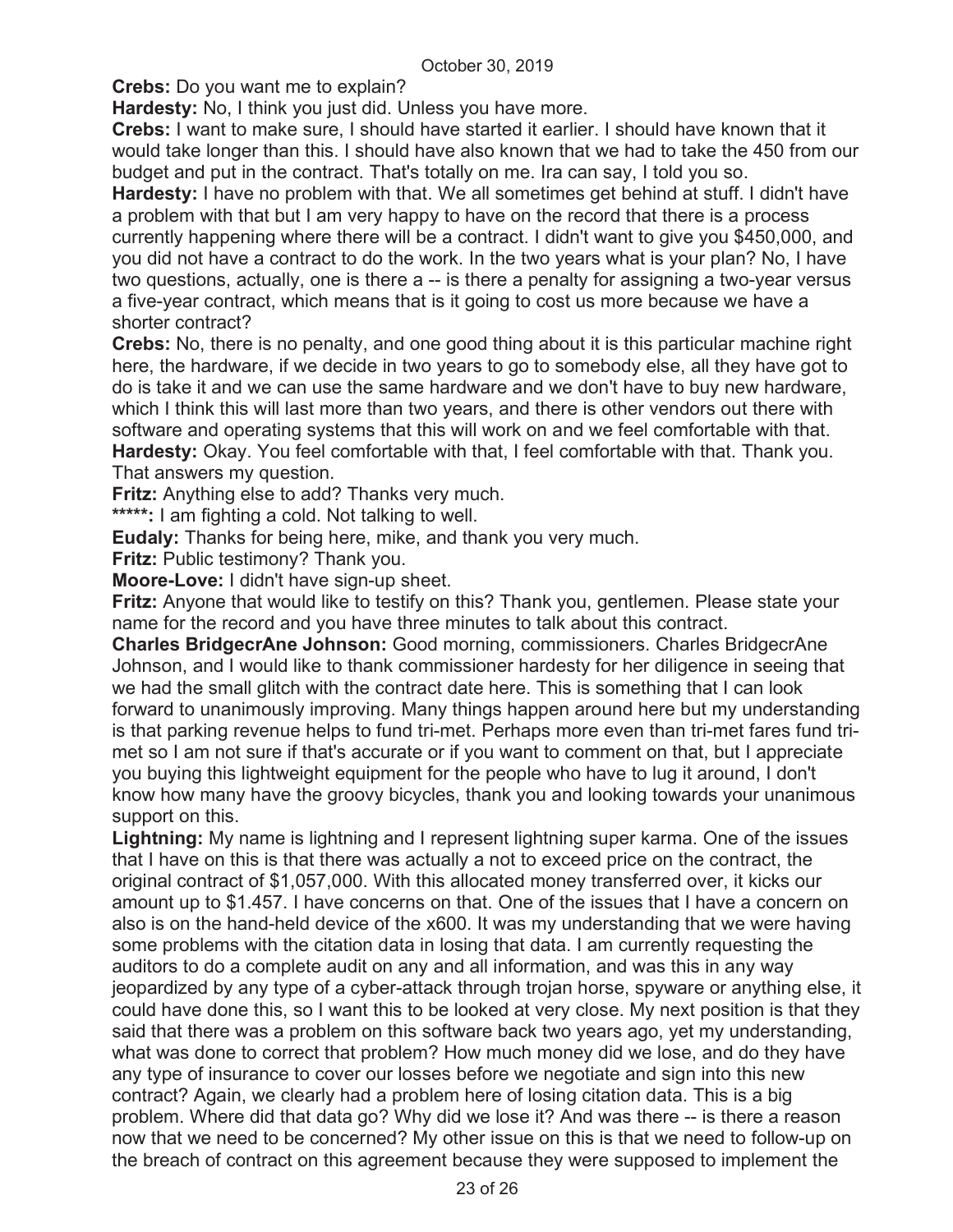corrections in a timely manner, and did this company do that? Now, we are coming back and we are going to renew the agreement with them, so I have some very serious problems at this time on this whole situation. I would like to have this held over on a vote because I think that this needs to look -- be looked at close again, loss of data. What happened. What was the problem. And how much did the taxpayers lose of the money? How much did we lose? This is a big concern to me that I think needs to be addressed. Other than that, I have a problem with dealing with these companies out in new jersey, which this company is out of new jersey. I like more local companies. I don't like to be giving our money to new jersey, sorry. But I think that we should look at this very close and understand that they were in breach on this contract. I take it very serious. I look at this as a cyber security attack. I want to understand what happened to this data. Thank you. **Fritz:** This is an emergency ordinance. Please call the roll.

## **Eudaly:** Aye. **Fish:** Aye. **Hardesty:** Aye.

**Fritz:** Aye. And the last item on the regular agenda, on the consent agenda. **Item 1006.** 

**Fritz:** Who pulled this one?

**Moore-Love:** Lightning, also.

**Fritz:** Thank you for being here.

**Beth Crane, Portland Bureau of Emergency Management:** I am Beth Crane here from the Portland bureau of emergency management if you have any questions about this ordinance.

**Fritz:** Commissioner hardesty.

**Hardesty:** Thank you, madam president. I want to say this is a grant that we apply for and we share regionally to make sure that our region is protected in the event of a severe emergency. Nothing new about this one, just like the last one, and the one before that. **Hardesty:** Thank you for being here in case we had questions. Anybody who would like to testify, come on up.

**Fritz:** State your name for the record and you have three minutes, please.

**Charles BridgecrAne Johnson:** Good morning, commissioners, Charles BridgecrAne Johnson. And as you know I am never -- I have never found significant enough strings on any grant that we could afford to say no to it. It was interesting in talking with the other people who have done more research into the Oregon military department, and how they maintain their page on the Oregon.gov website and some of the language that's in use there that I think the values of the city don't exactly line up with. But, I trust the leadership of this city, if it's not about the water bureau, not remembering the parts of the plant, and I look forward to us getting this money and you all wisely administering it to keep us safe, and we have to keep ourselves safe, but you need resources to partner with local resource groups that work on the community safety. Thank you.

**Lightning:** Yes, my name is lightning and I represent lightning super karma. One of the concerns that I have with is when we are dealing with the department of homeland security and this is the kind of a pass-through grant, which goes to -- which I mentioned to mr. Johnson this morning and asked him his opinion on who this was. My main concern is on the Oregon department, or Oregon military department, I am sorry, who they are and what they do. Now, may be one of the commissioners or the -- will be able to answer this after my presentation. Normally I guess where my position is, I would like to have a discussion with the Oregon military department on their position on immigration. I would like to understand what their thoughts are, what they think about building the wall, how they think that the trump administration is doing on the immigration policies currently, and one of the reasons why I want to do that is I want to understand who really is the Oregon military department. Now, through some of my just research on looking at the surface, they also train the Oregon national guard. They provide training. Maybe you can tell me exactly who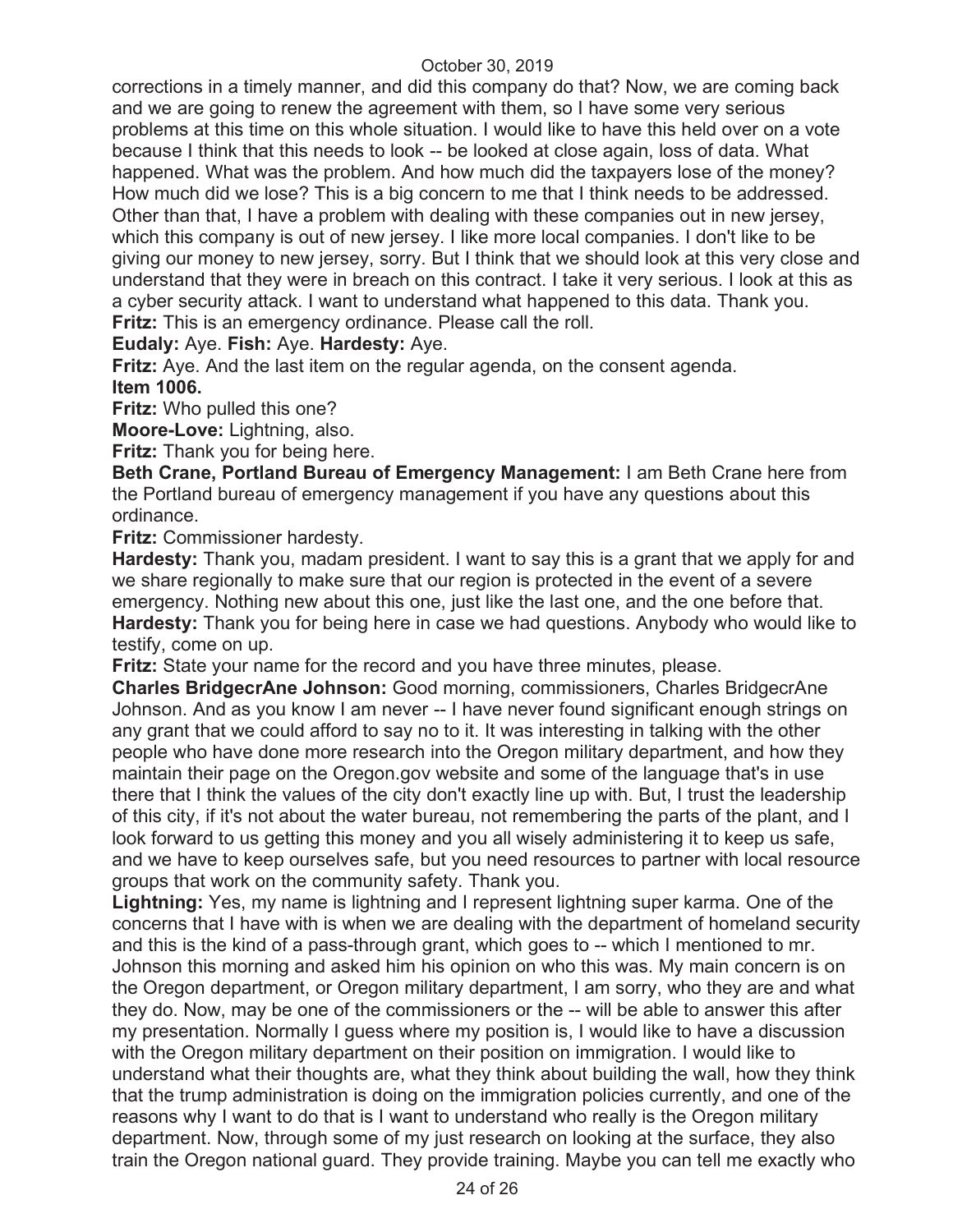they are and how many people are involved in this department, who are the leaders because I guess in my position, if I have a problem with somebody on some of the immigration issues, and I don't care who they are. I don't want your grant. I don't want anything to do with you until we have a clear understanding of what we are going to do based upon the people involved at the border. I want to make sure that we are on the same page. I wouldn't want to receive money from someone like you if we are at a disagreement and I don't like what you are doing. That's my position. It's called resistance. Make a real stand. I don't want your money. And I am going to make a statement today that does not matter. I don't want to take any of it. So my position like I have stated is that I want somebody to explain and put it on the record who and what is the Oregon military department. This is a pass-through grant. Do we want to take money from them? Thank you for your time.

**Fritz:** Thank you. This is an emergency ordinance, please call the roll.

**Eudaly:** Aye. **Fish:** Aye.

**Hardesty:** I want to say that I also would prefer not to take money from homeland security just because that is an organization that quite frankly is a fear mongering federal entity, having said that I am confident that the money that we use here in Oregon does not go to build a wall. Does not go to target immigrants or refugees, does not go for any nefarious purposes other than to make sure that all of us are Safe in the event of a big emergency. I vote aye.

**Fritz:** We are entitled to this money, and it's taxpayers' money coming back to Oregon, aye. Before we adjourn, colleagues, I want to recognize commissioner eudaly.

**Eudaly:** Thank you, madam president. In accordance with our administrative rules I make a motion to hold an evening session on November 14 to hear a presentation and resolution on the code change project from 5:30 to 8:00 at self enhancement, inc. Because each of the eight code change committee meetings were held in the community, and out the of respect to the process, we would like to continue to make this discussion available to the public at a time and location that's more convenient than our regular session. **Fritz:** Second.

**Fish:** What day is that?

**Eudaly:** It's a Thursday evening. Yeah.

**Hardesty:** If I can ask a question. 5:30 seems early if we are living from downtown. My experience is trying to get to north Portland from downtown, I cannot do in a half-hour time period.

**Fish:** I have a similar constraint, which is how late the evening goes, so I appreciate it starting at 5:30 so we have a chance to get out at a decent hour. Otherwise, I have to leave early, so competing demands, but it is a Thursday. So we do have the opportunity to leave work a little -- early to get there.

**Moore-Love:** We do not have a 2:00 p.m. scheduled either.

**Eudaly:** There is no afternoon session.

**Hardesty:** So might make it easier to get out of here early.

**Eudaly:** We would have not scheduled an evening session if there was an afternoon session on Thursday.

**Hardesty:** But that does not mean my calendar allows.

**Fritz:** The first thing -- the first ordinance I did when I got here in 2009 was to change the code to allow evening meetings, and it's instead of the afternoon meetings, and that's in the code, and it used to be that you could only have an evening meeting on the third Wednesday of the month. And it turns out that there was never anything on agenda the third evening of the month. So we changed it to allow any Wednesday or Thursday session in lieu of the afternoon session.

**Hardesty:** Excellent. Do we need a vote?